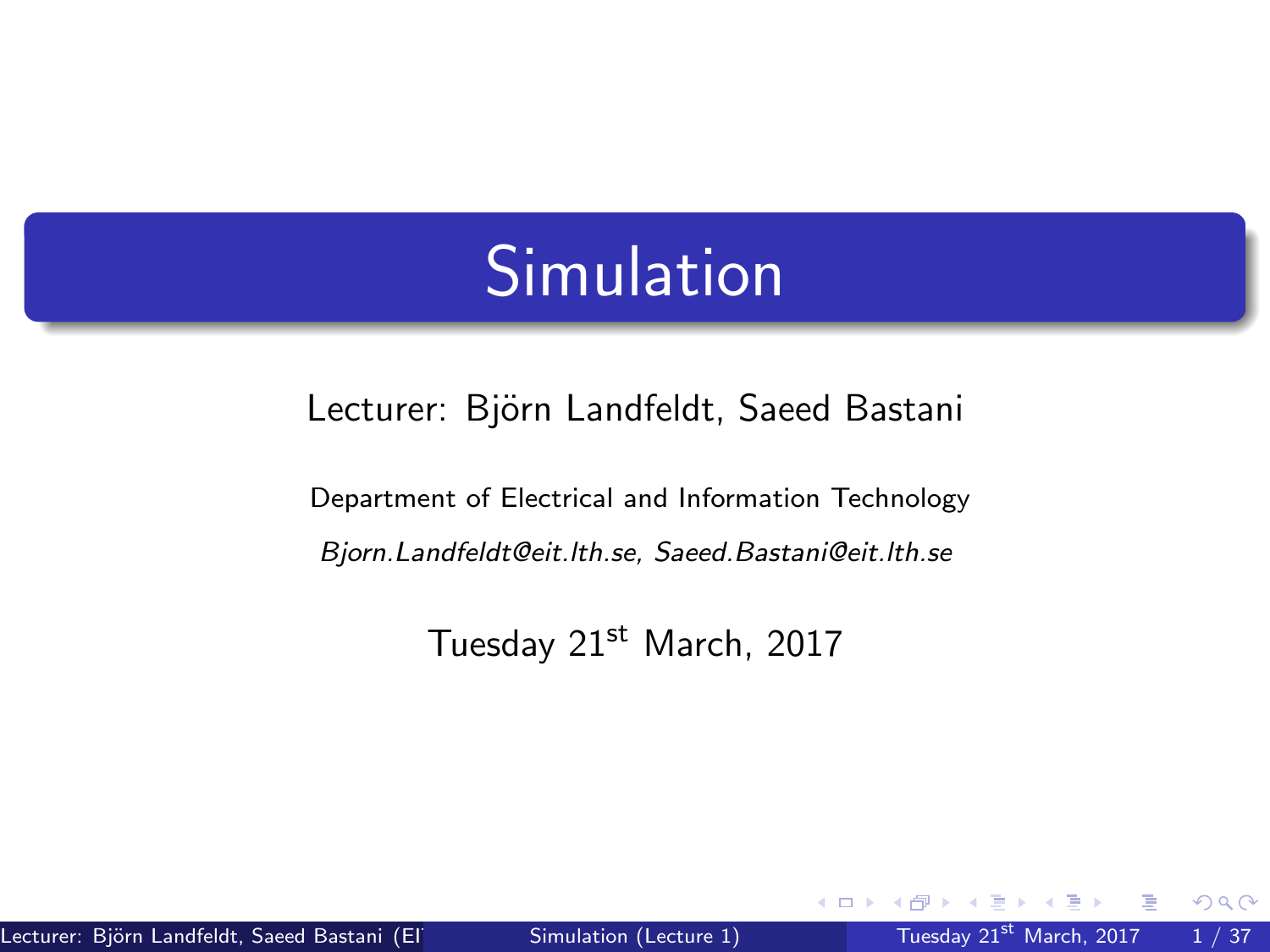- Lectures
- Labs (three)
- Home assignments (three, assessable)
- Home exam (if you need grade 4 or 5)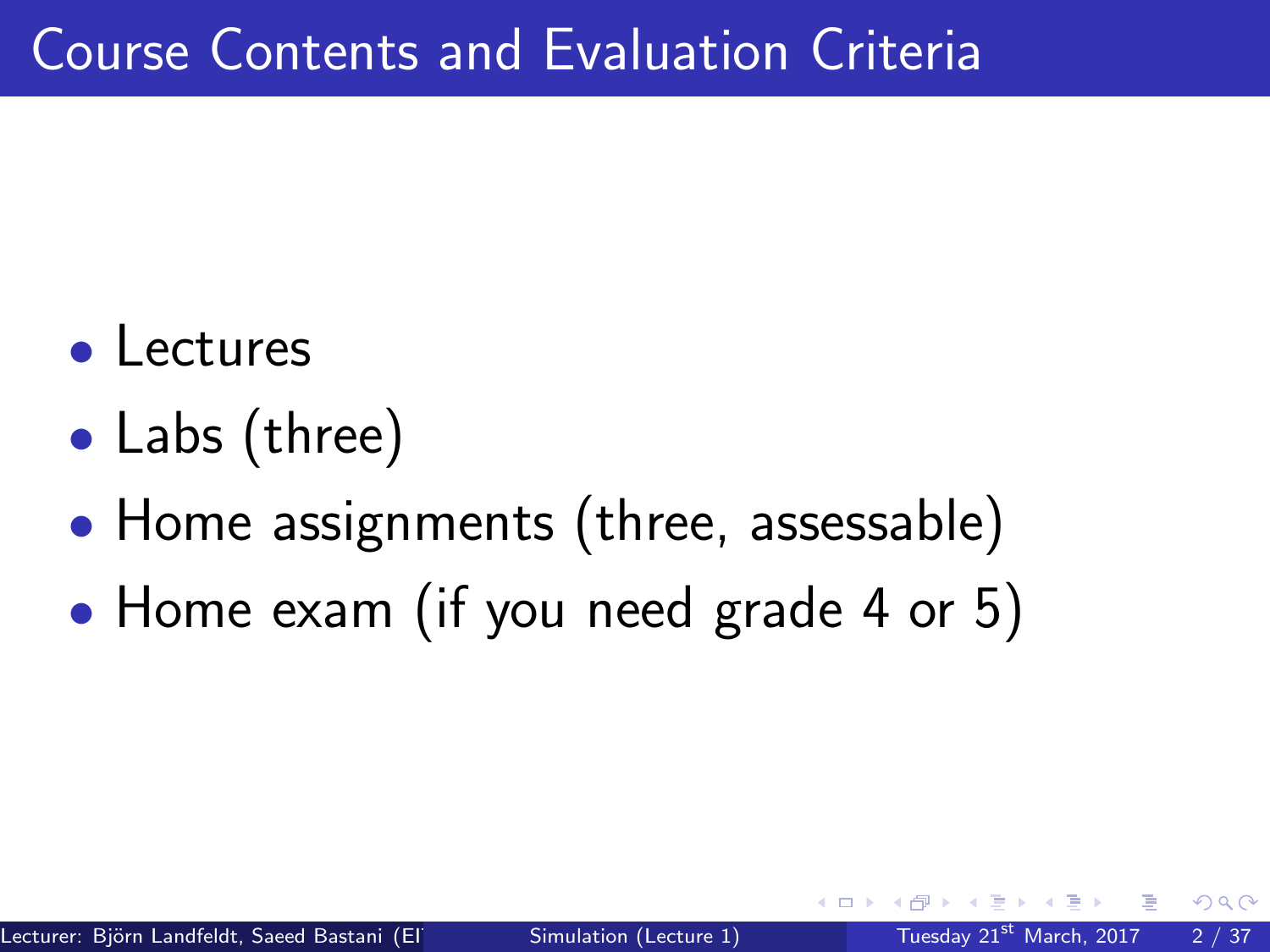- For home assignment 1:  $5<sup>th</sup>$  of May
- For home assignment 2:  $26^{nd}$  of May
- For the project:  $9<sup>th</sup>$  of June
- For the home exam:  $1^{st}$  of September

If you miss a deadline you can not get a higher grade than 3.

 $\Omega$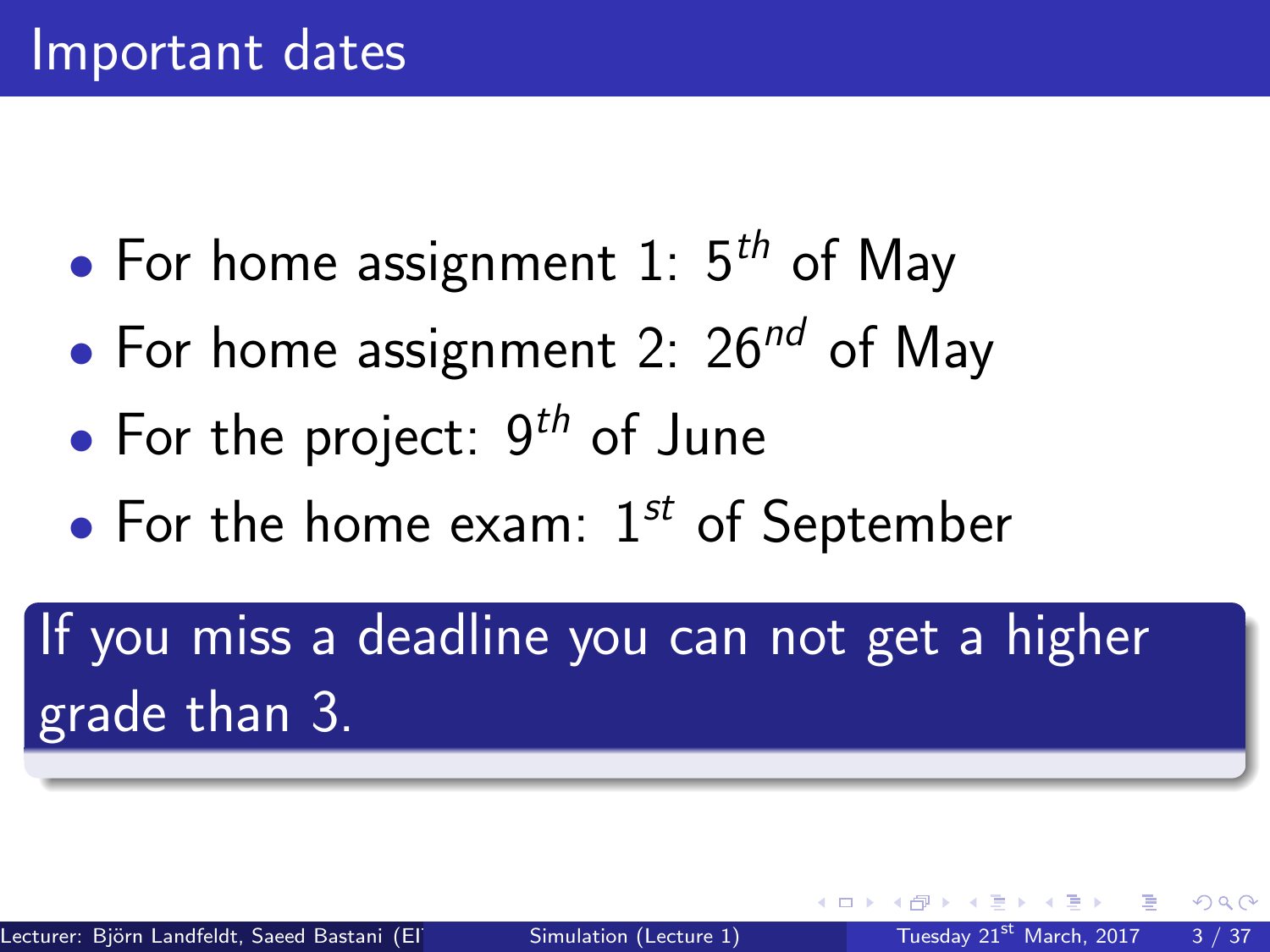- <sup>1</sup> A free compendium available from the university library, see the home page
- <sup>2</sup> Material on the home page
	- Home assignments
	- Project
	- Slides from the lectures
	- Course program
	- etc.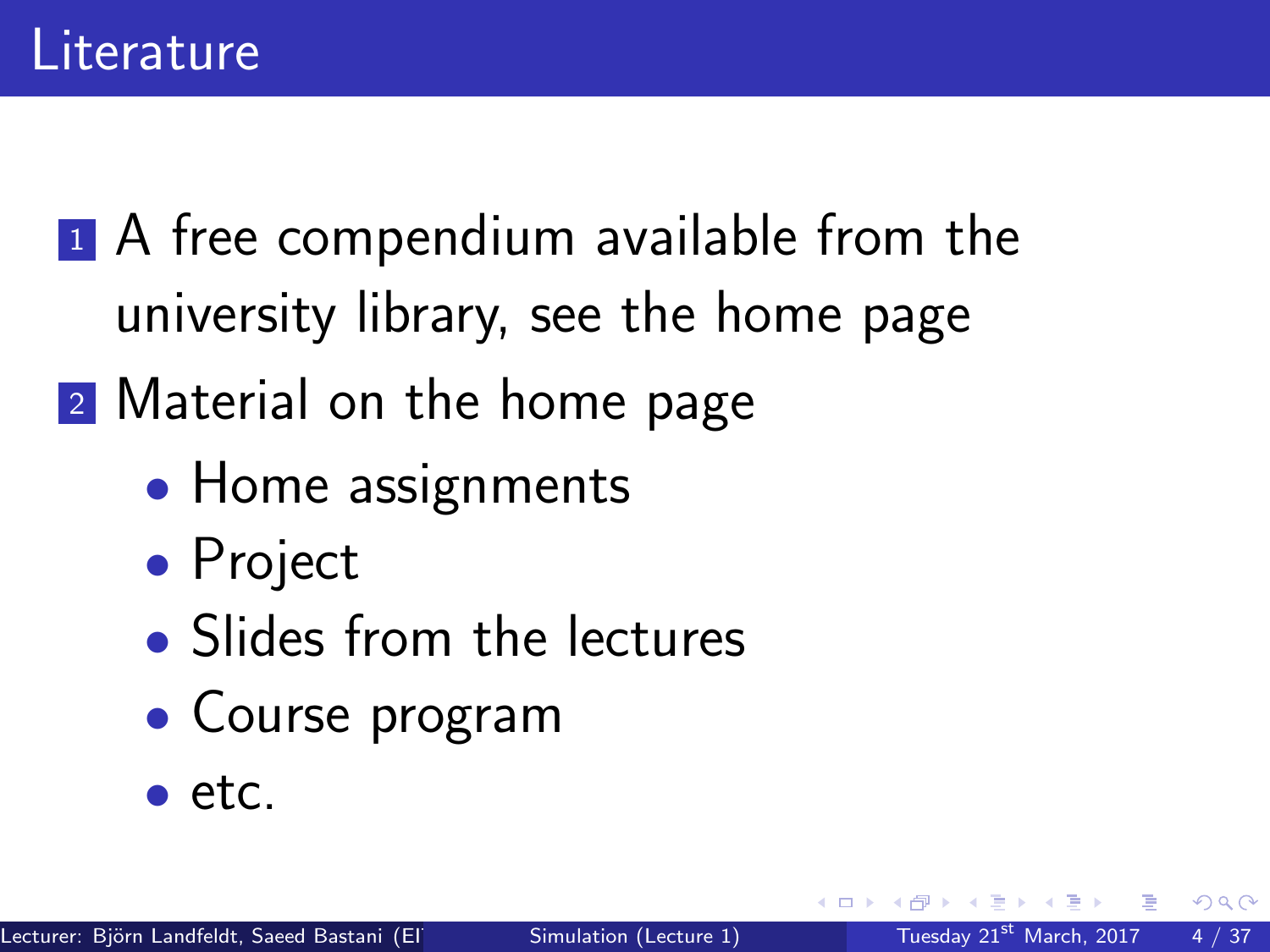- Discrete event simulation (investigate system)
- Short intro to optimization
- Meta heuristics for simulated optimization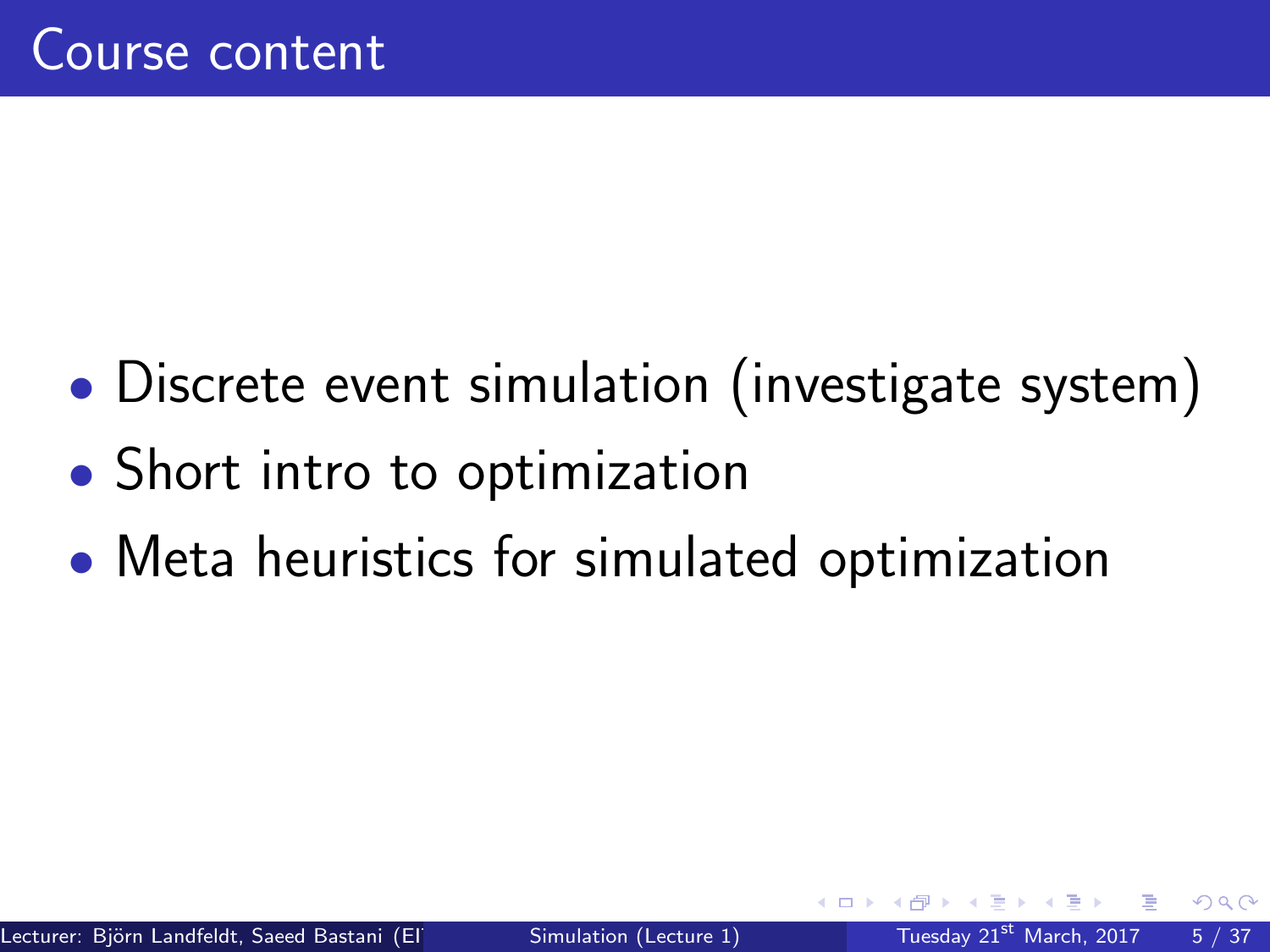- Simple synonym: imitation
- We are interested in studying a system

But, instead of experimenting with the system itself we experiment with a model of the system

つひひ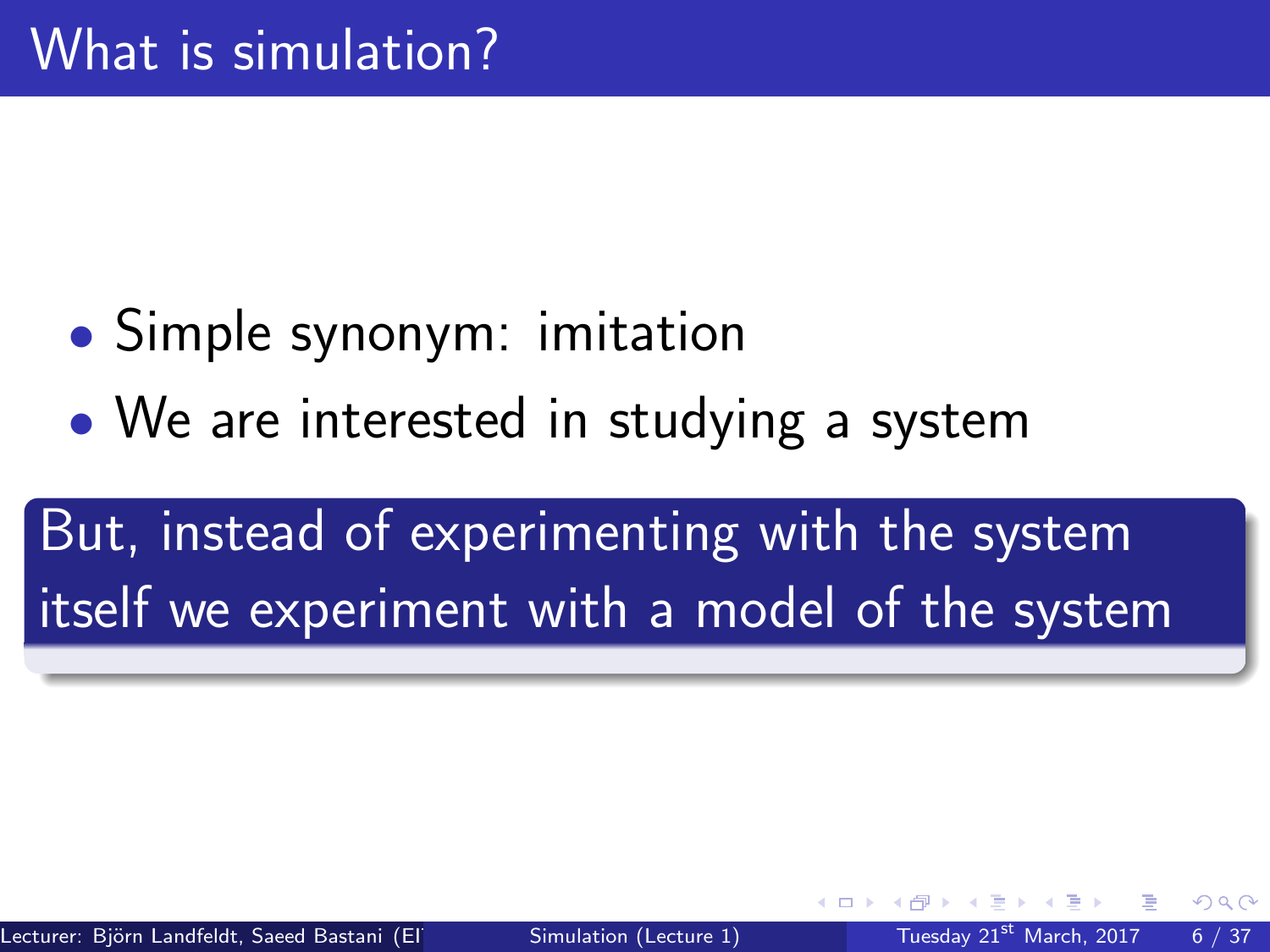#### How to study a system



Lecturer: Björn Landfeldt, Saeed Bastani (EIT) [Simulation \(Lecture 1\)](#page-0-0) Tuesday 21st March, 2017 7 / 37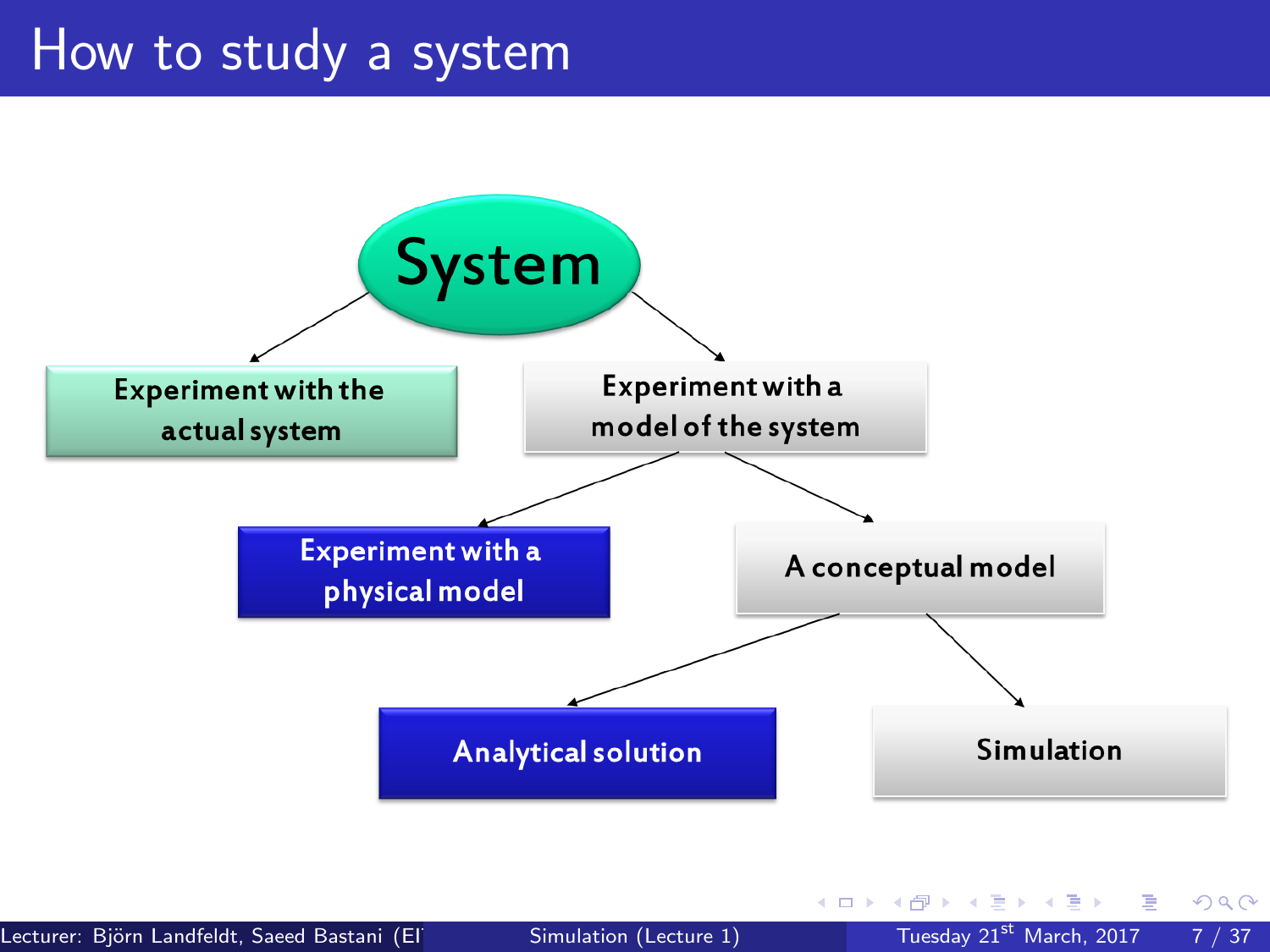- <span id="page-7-0"></span>**1** It might be dangerous (control system in a nuclear power plant)
- 2 The system does not exist yet
- 3 It is expensive to experiment with the system
- 4 It is impossible to experiment with a system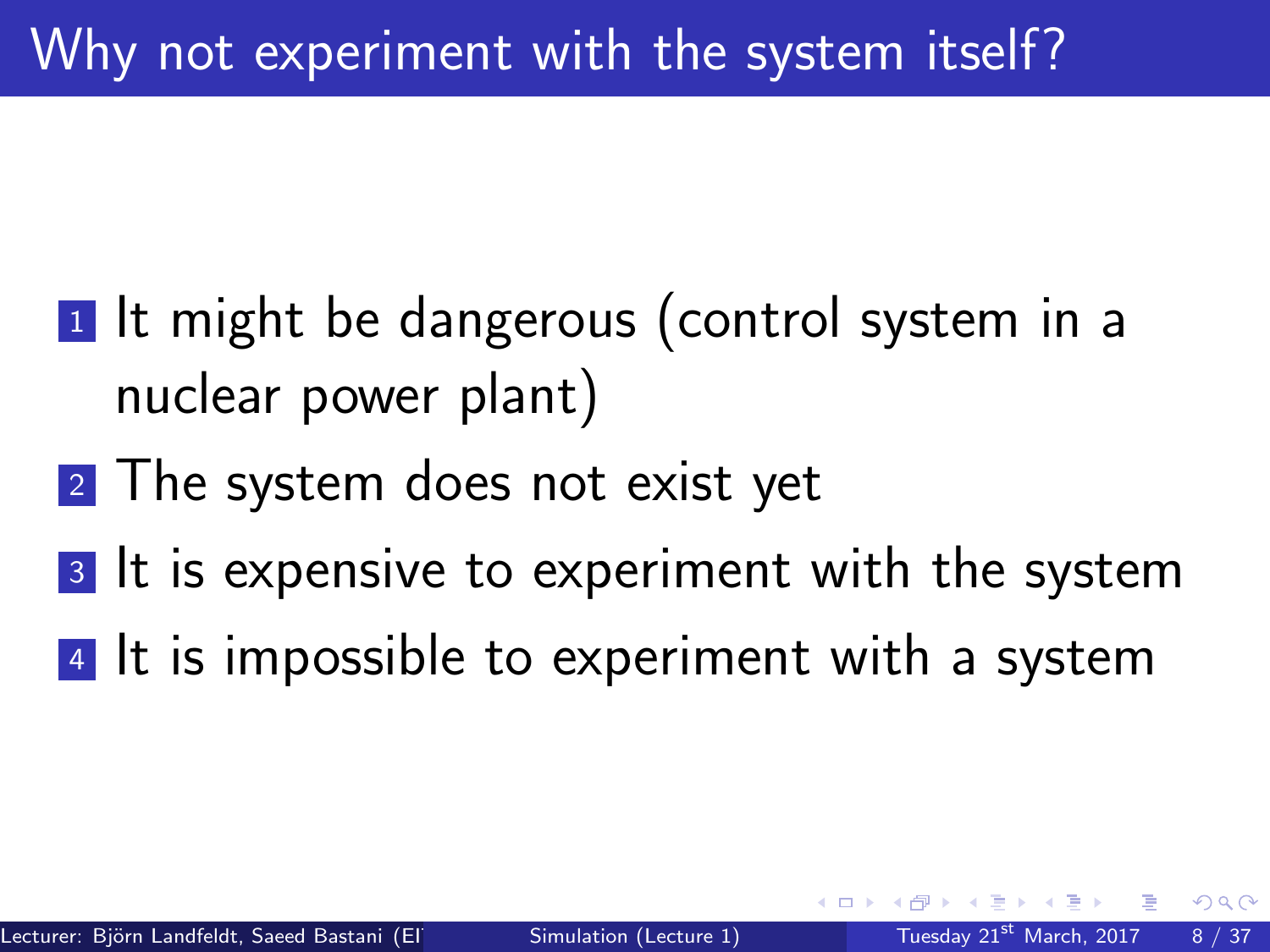#### What kind of systems do exist?

#### **1** Continuous systems

- Example: air pressure around an aeroplane
- Are usually modelled by differential equations
- 2 Discrete systems
	- Example: systems described by queues
- **3** Hybrid systems
	- Example: a bouncing ball (continuous dynamics before a bounce and discrete dynamics after each boun[ce](#page-7-0)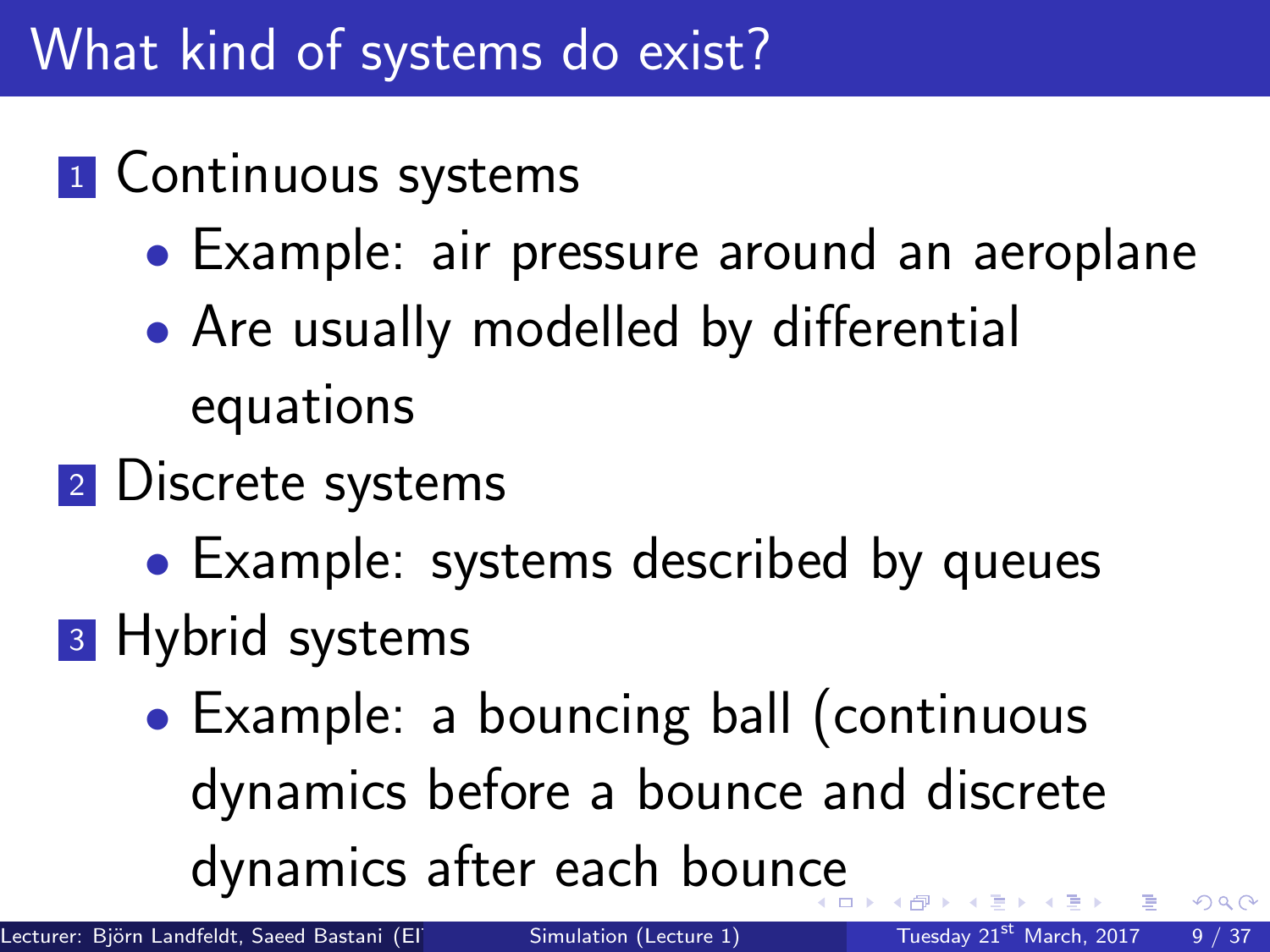#### Characterizing a model



 $299$ 

目

 $\triangleright$   $\rightarrow$   $\exists$   $\rightarrow$ 

4 0 8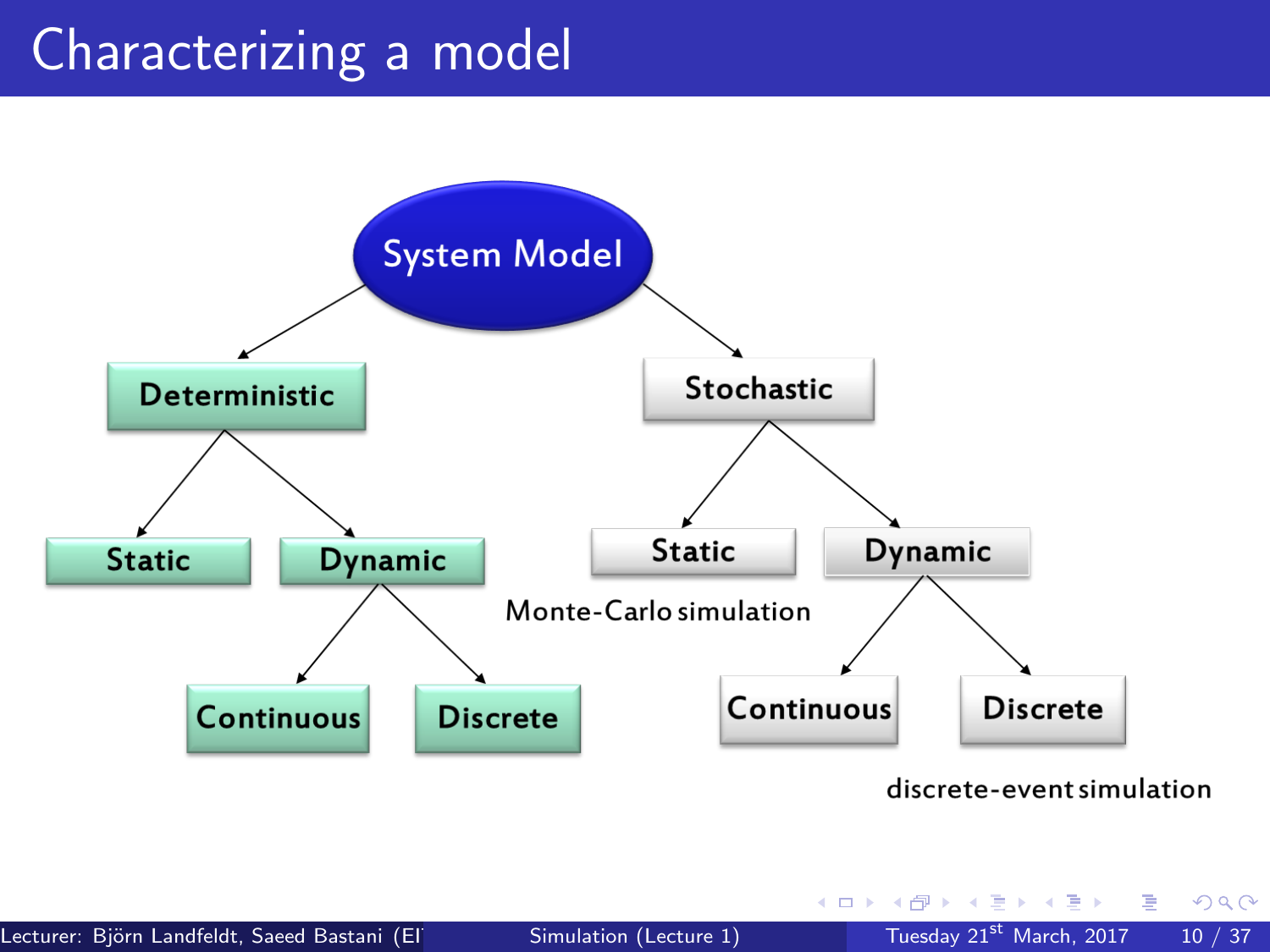- $\blacksquare$  Continuous discrete
- $2$  Static dynamic
- <sup>3</sup> Deterministic stochastic

In this course our models will be discrete, dynamic and (usually) stochastic.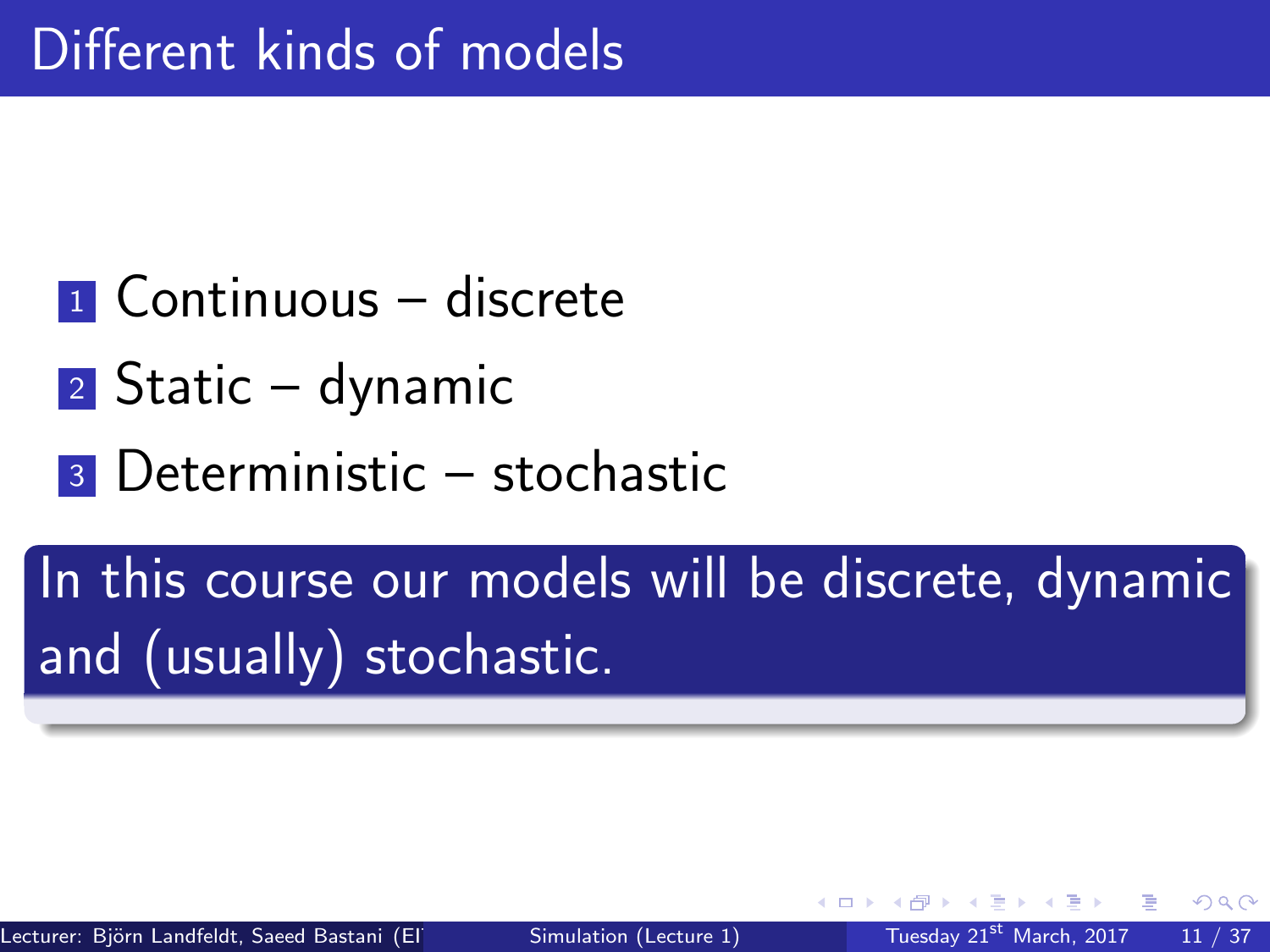#### Steps in a simulation study

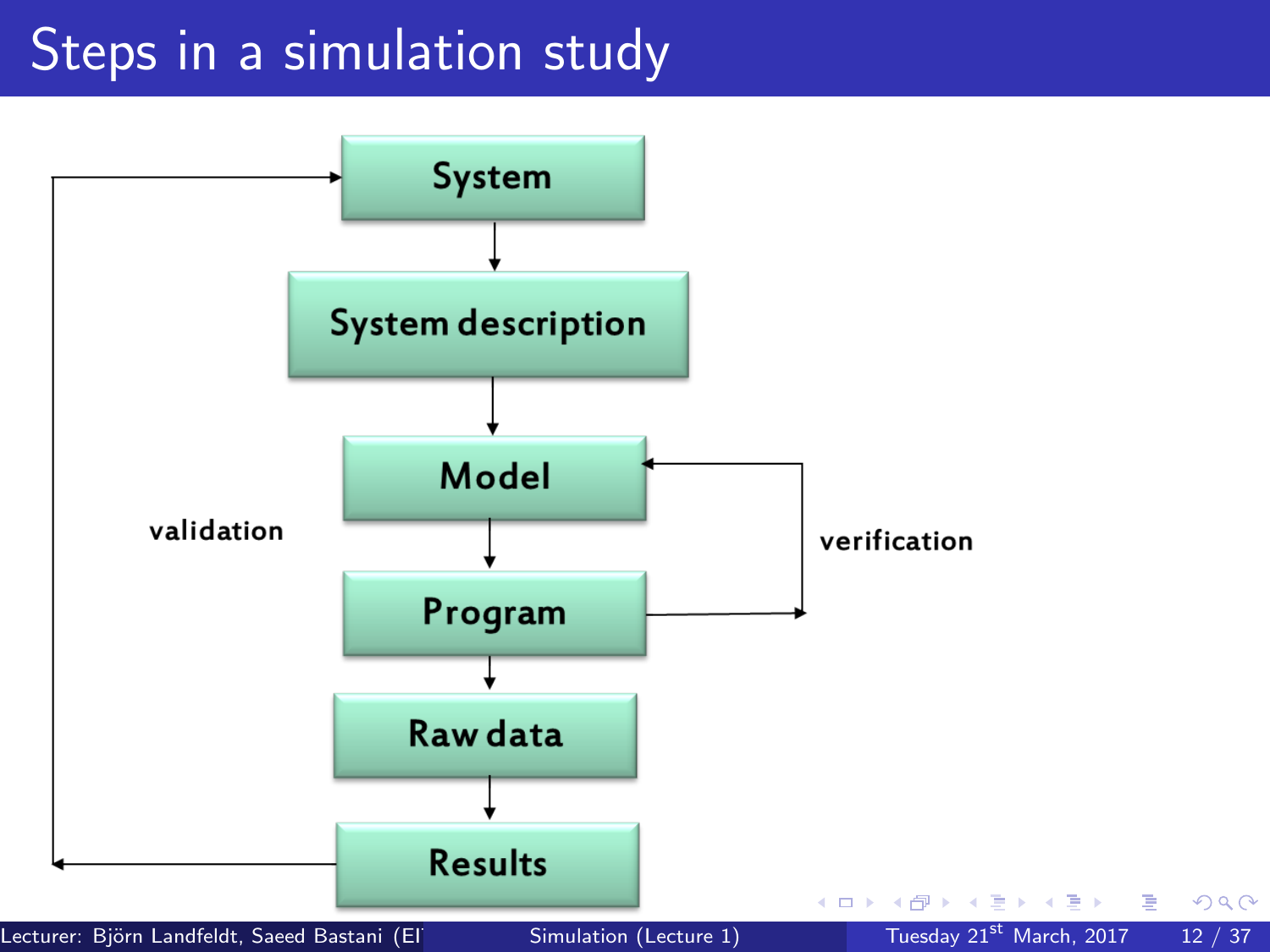### **1** Communication systems

- <sup>2</sup> Computer systems performance
- **3** Transportation
- 4 Manufacturing and material handling
- **5** Health systems
- **6** Public services
- **7 Military systems**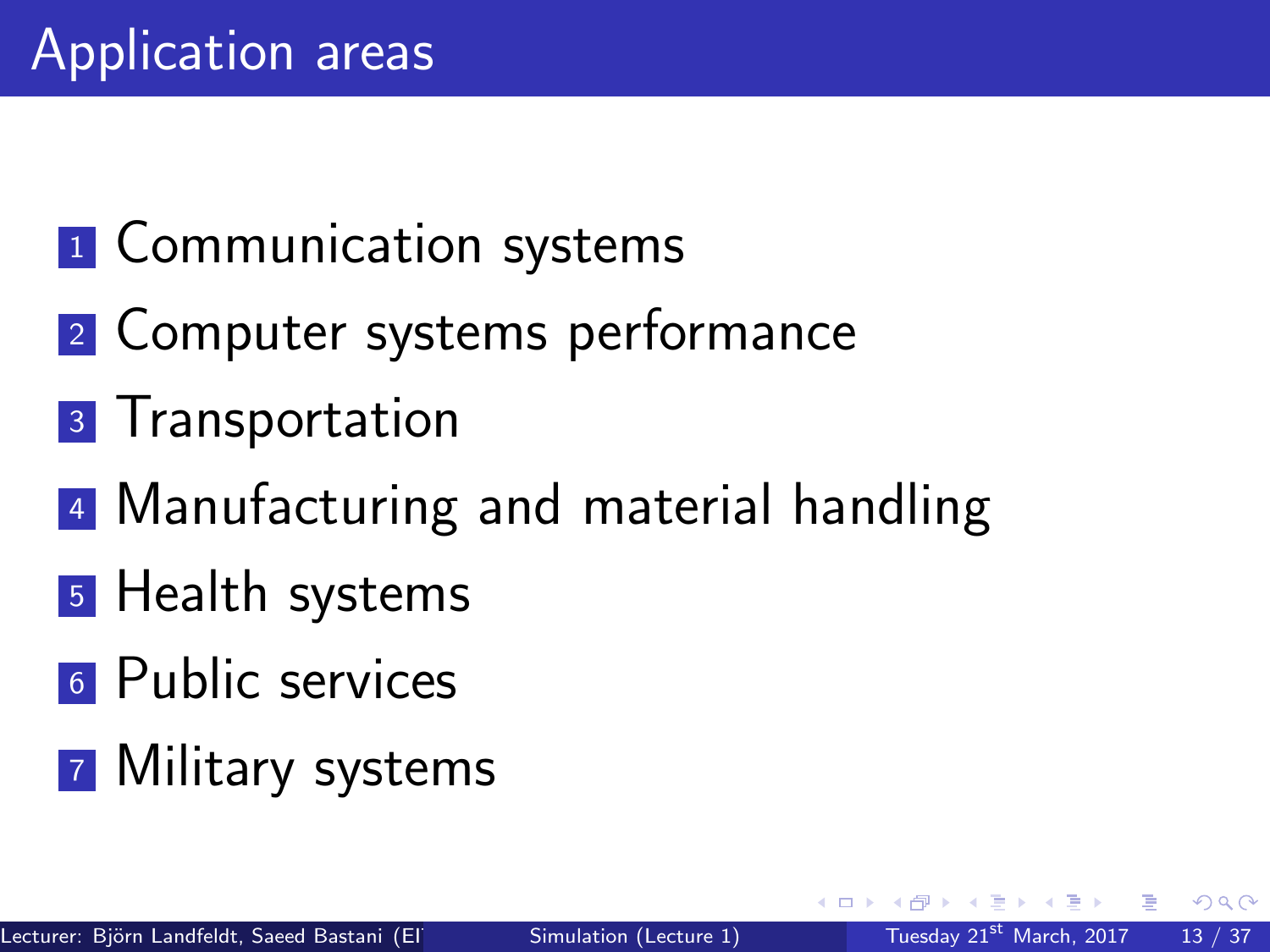- **1** Makes it possible to predict impact of changes
- <sup>2</sup> Makes it possible to look at detailed behaviour
- <sup>3</sup> Can give a good understanding of a system
- <sup>4</sup> Can visualize a system
- <sup>5</sup> Find bottlenecks in a system
- **6** Gives a possibility to train a team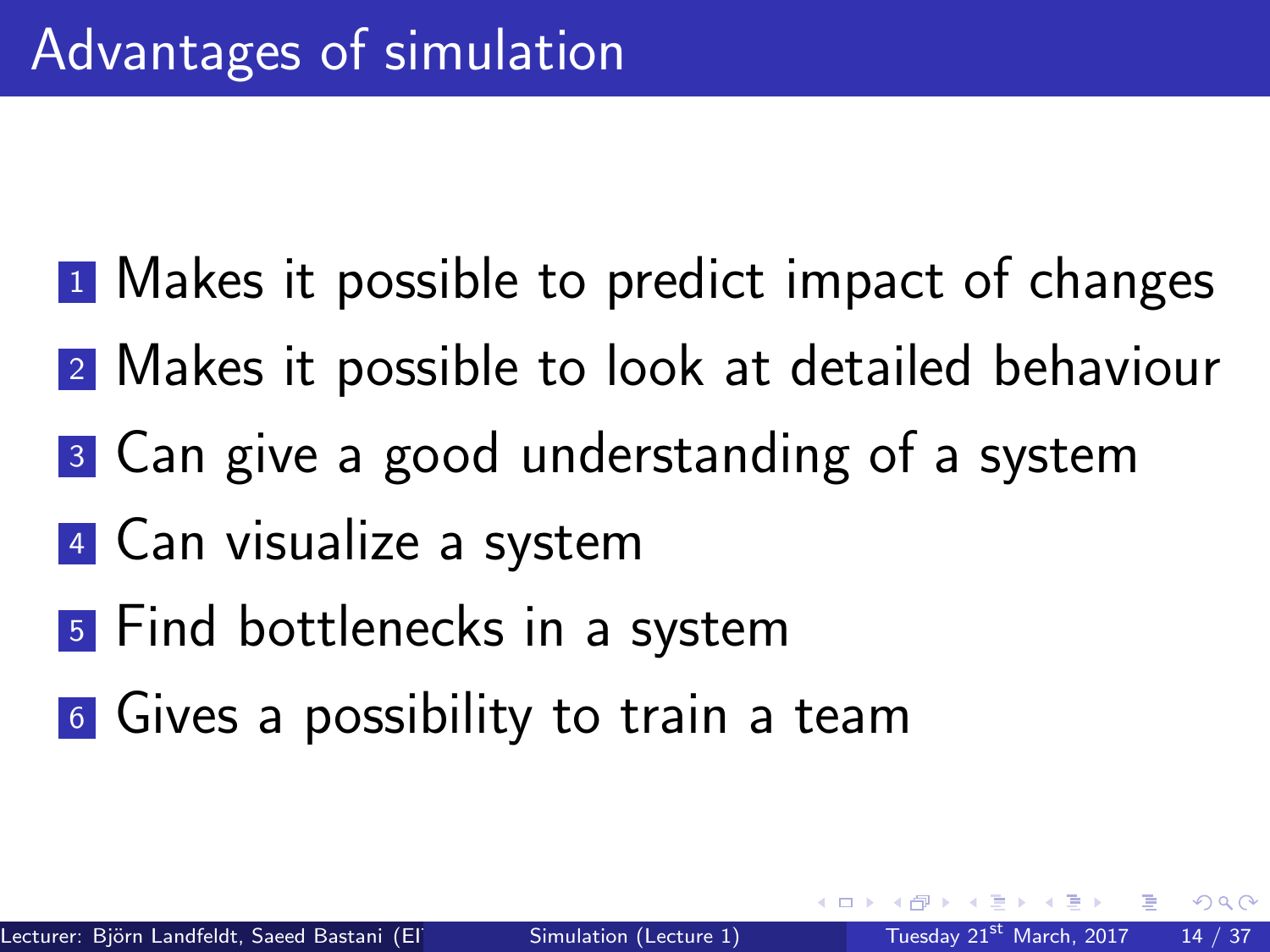- **1** Model building requires special training
- 2 Time consuming and expensive
- <sup>3</sup> Limitations of accuracy (approximations or rare events)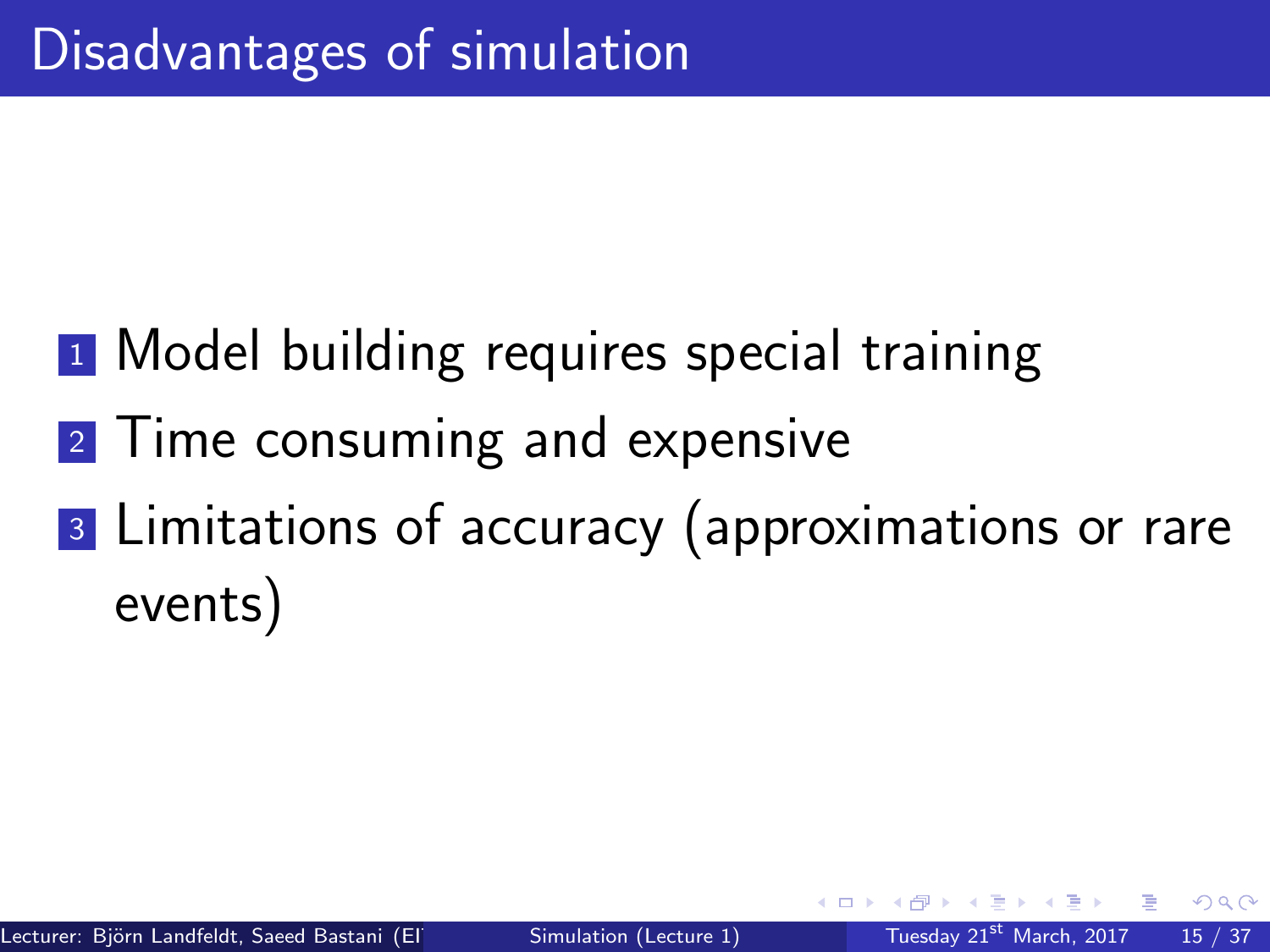- A model is an abstract representation of a system
- A discrete model has
	- $\star$  State variables
	- $\star$  Events that change the state
	- $\star$  Rules that describes what shall happen at an event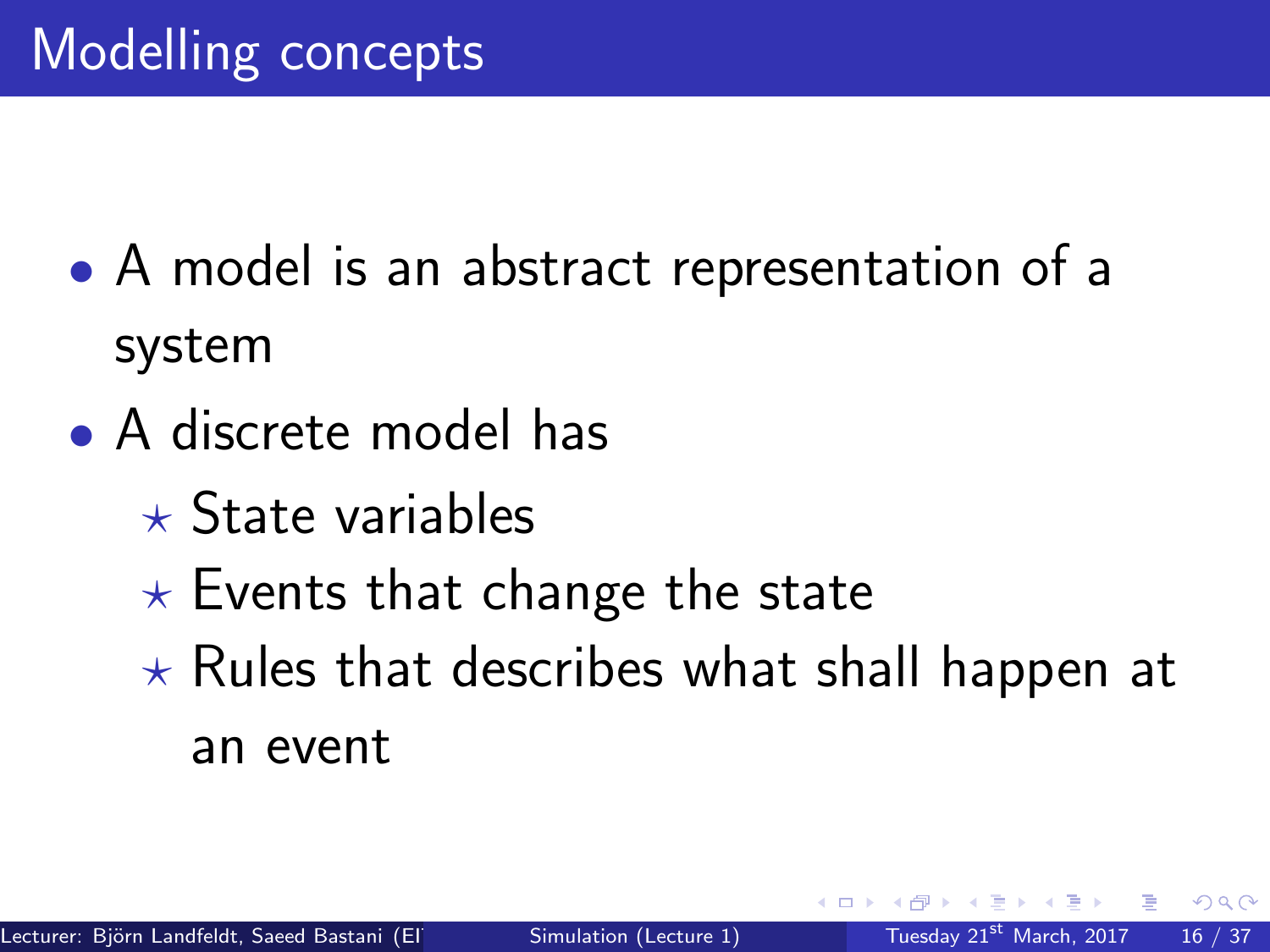- Entity represents an object that requires definition
	- $\star$  Can move around (customers, airplanes etc.)
	- $\star$  Can be static (bank clerk, highway crossing etc)
- Attributes entities have attributes, i.e. data connected to the attribute
- Resource  $-$  an entity that serves other entities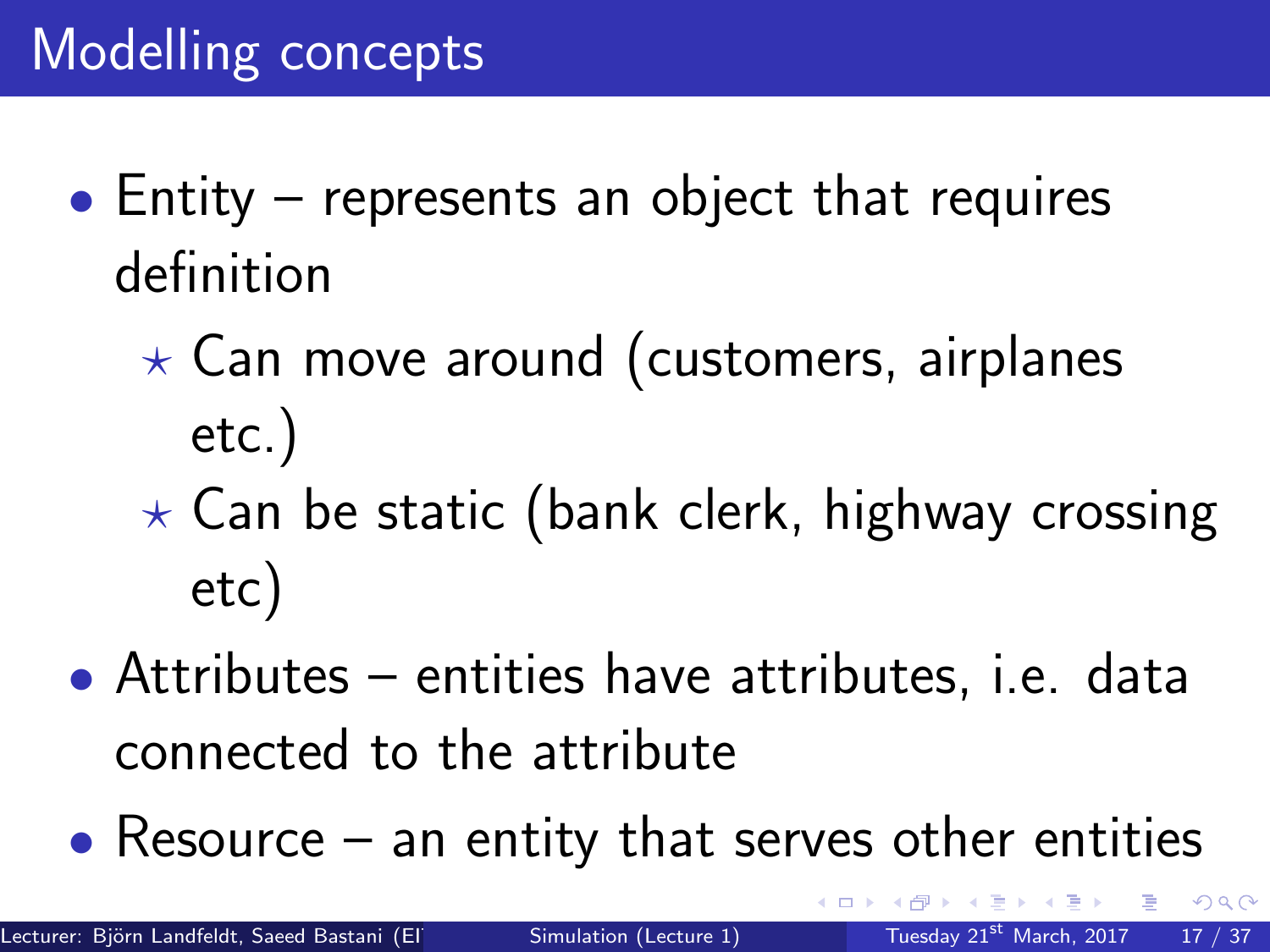- Event-scheduling method
- Process-interaction method
- Other methods (later in the course)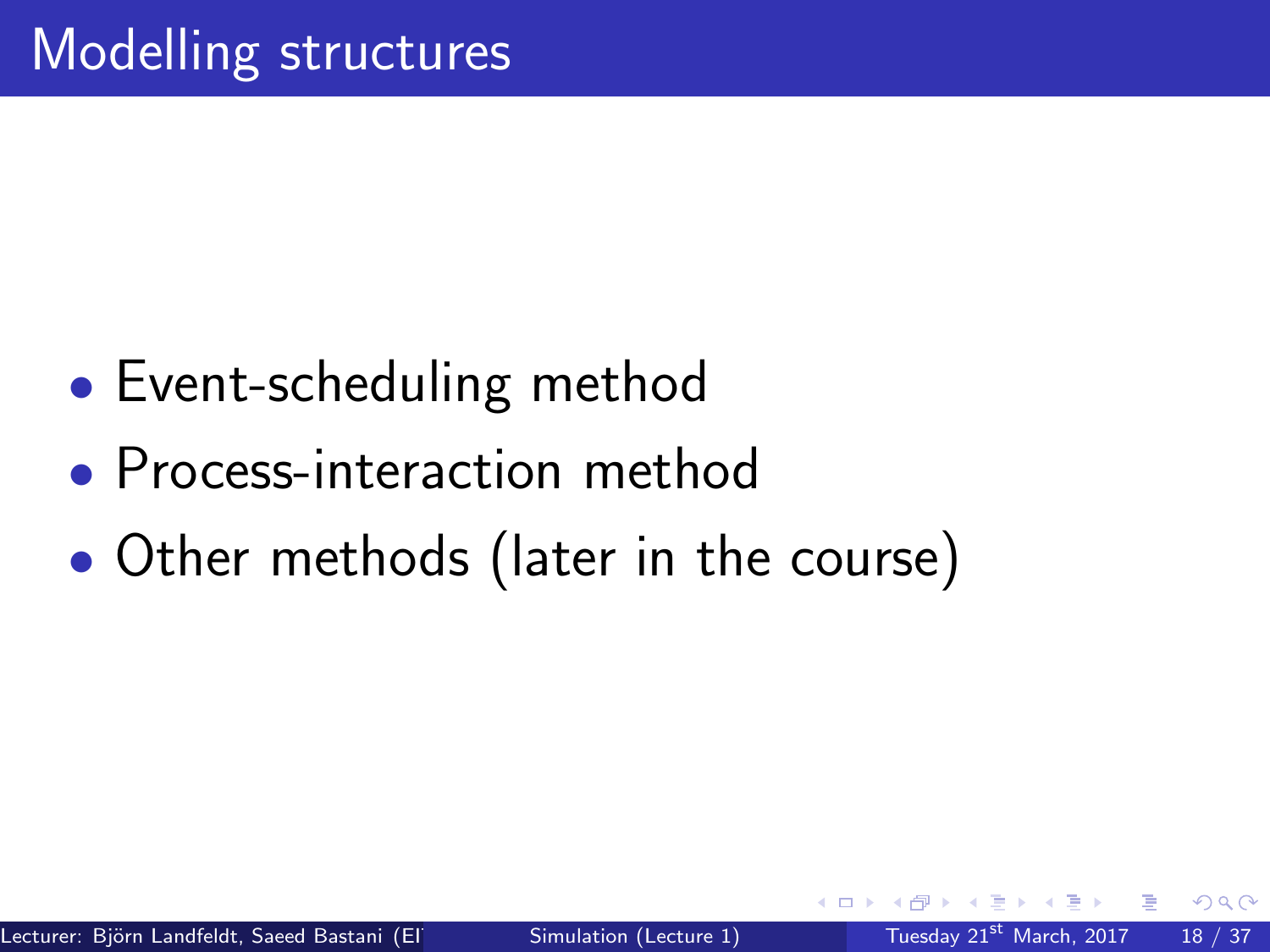- The following is needed:
	- <sup>1</sup> A description of the state
	- 2 The events that can occur
	- **3** Rules describing what will happen if an event occurs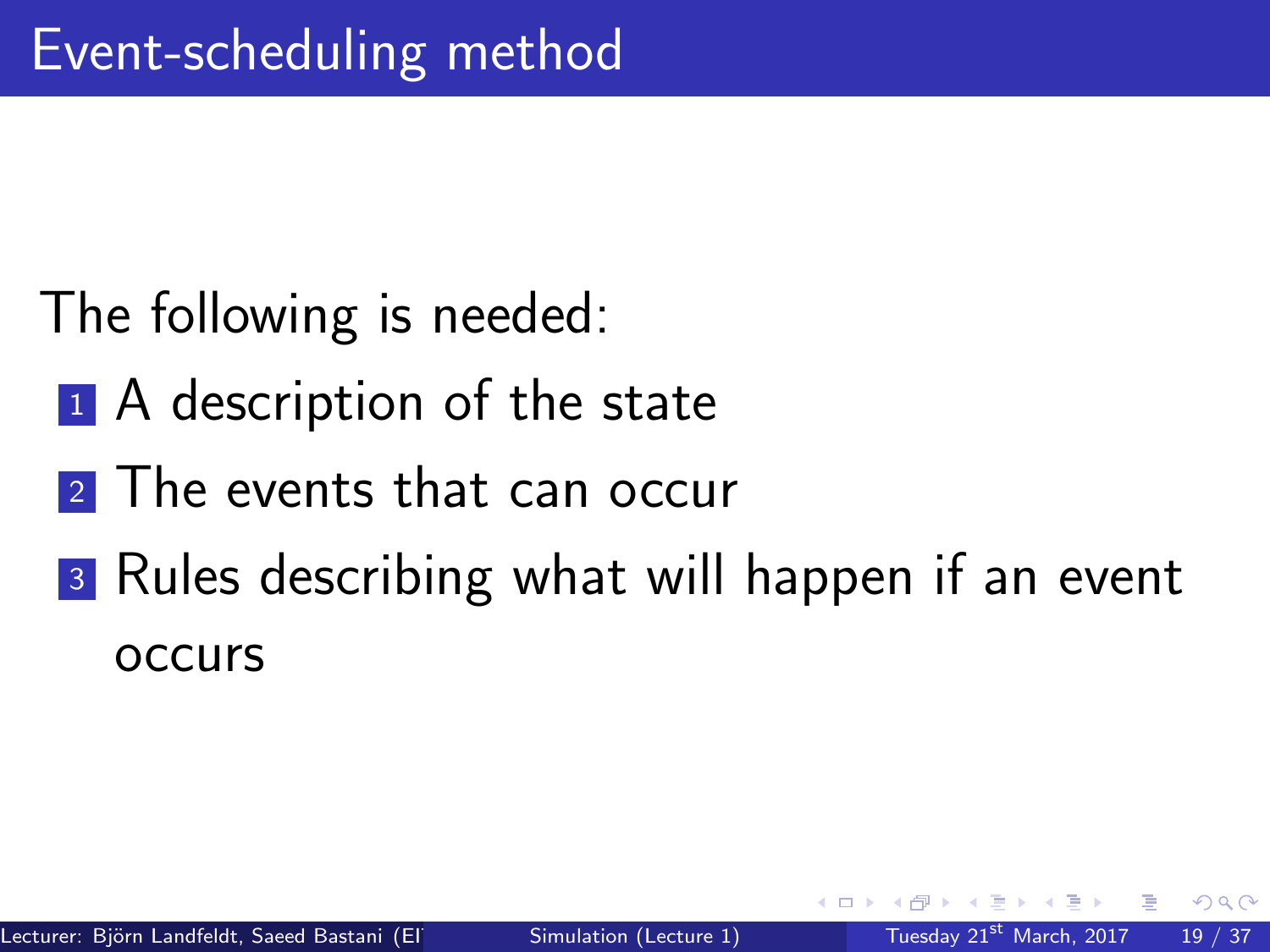#### Keeps track of when events shall happen



 $T_i$  = time when event  $E_i$  will take place  $A_i$  = attributes to event *i* The list is sorted:  $T_1 < T_2 < T_3 < T_4$  etc.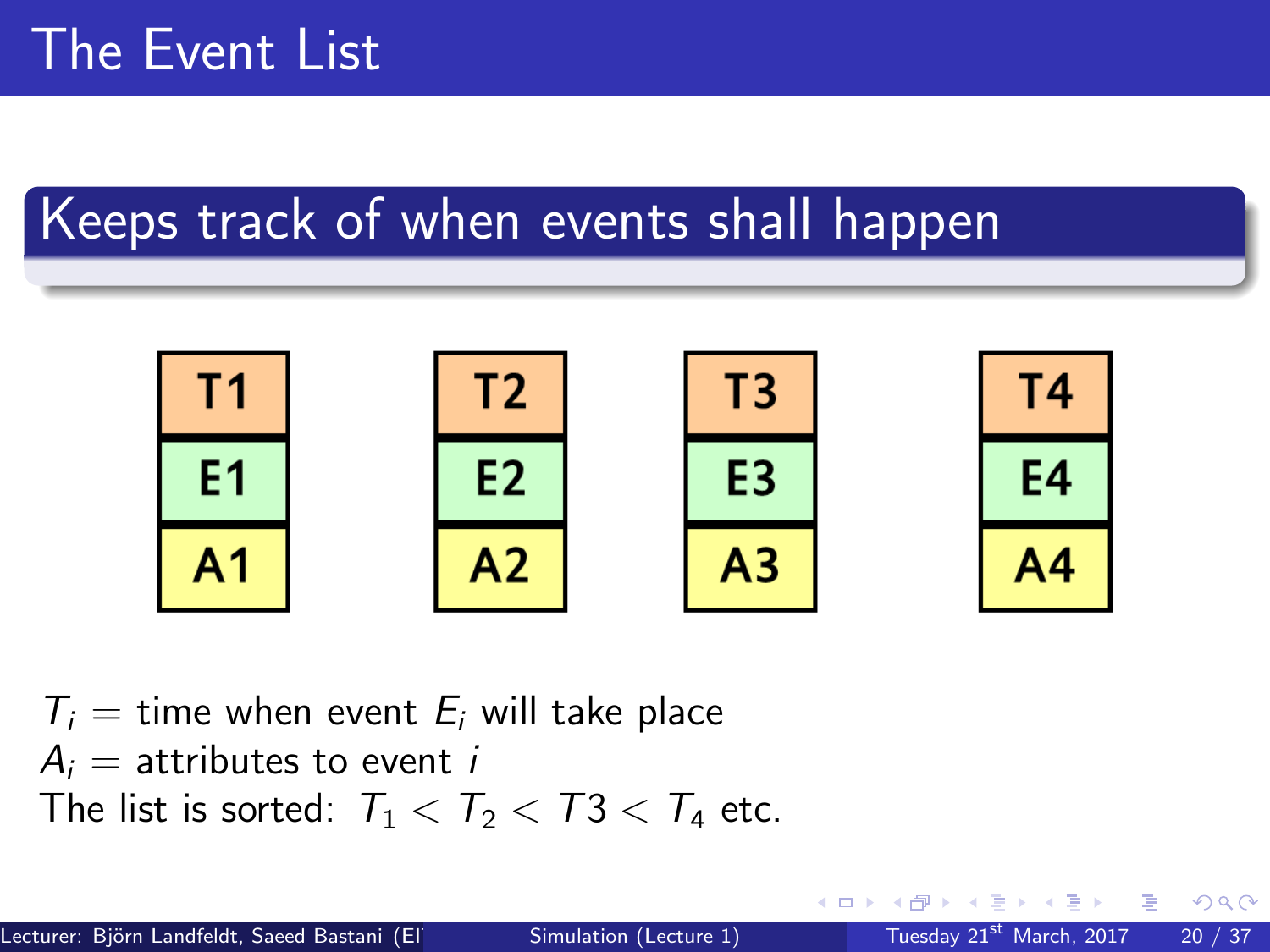- **1** Extract the first element in the event list
- $\blacksquare$  Set Time  $=$  the time of the extracted event
- **3** Update the state of the system and insert new events if needed
- **4** If not finished, Go to 1

 $\Omega$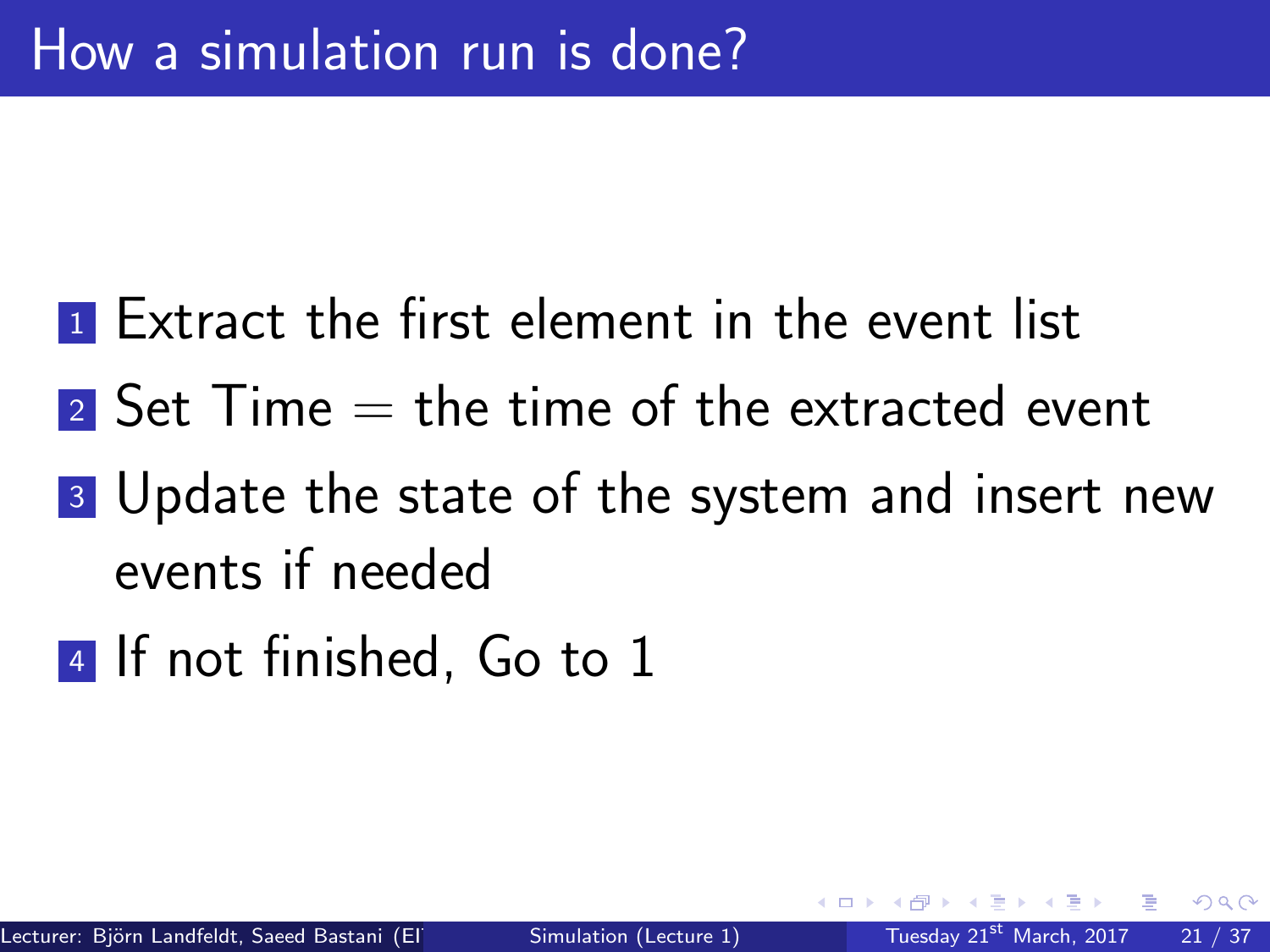### An example: a queuing system



It might be of interest to find

- Probability of rejection
- Mean (or variance) of time spent in system
- The mean number of customers in the system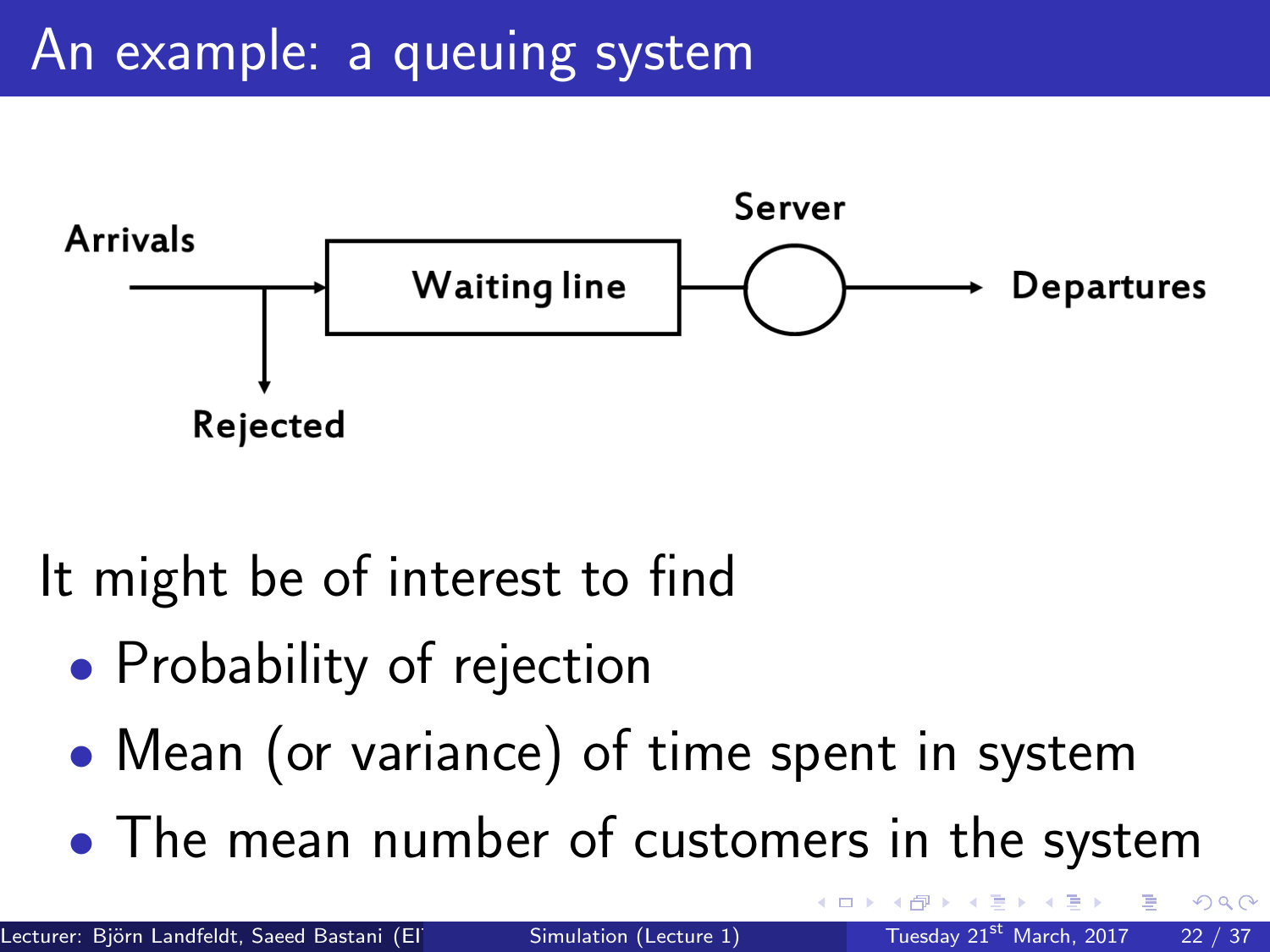Assume that we want to find the mean number of customers in the queue.

 $N =$  number of customers in the system

The appropriate state description depends on the results we look for

つひい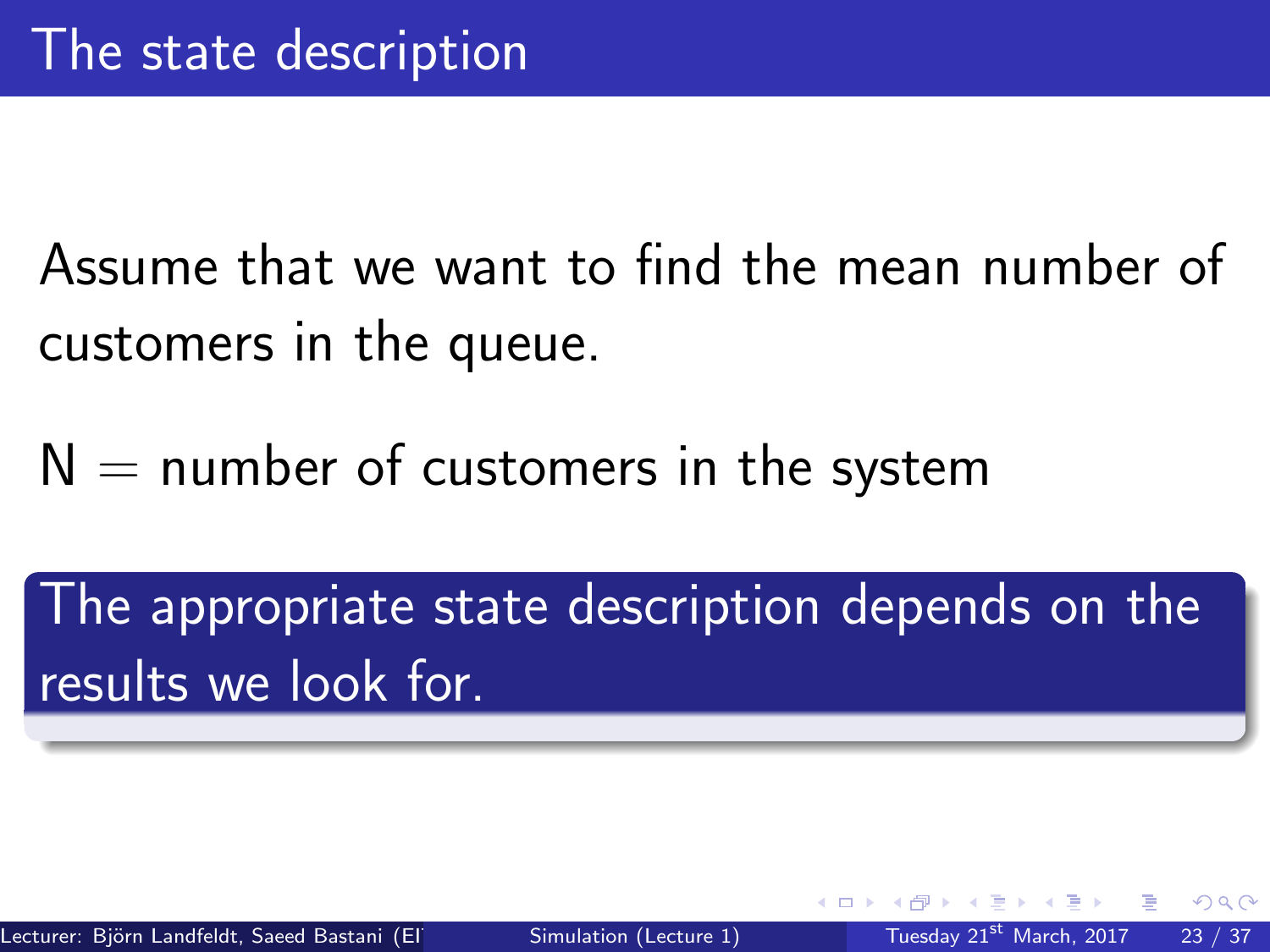- Arrival
- Departure (when service is finished)
- Measurement (does not change the state)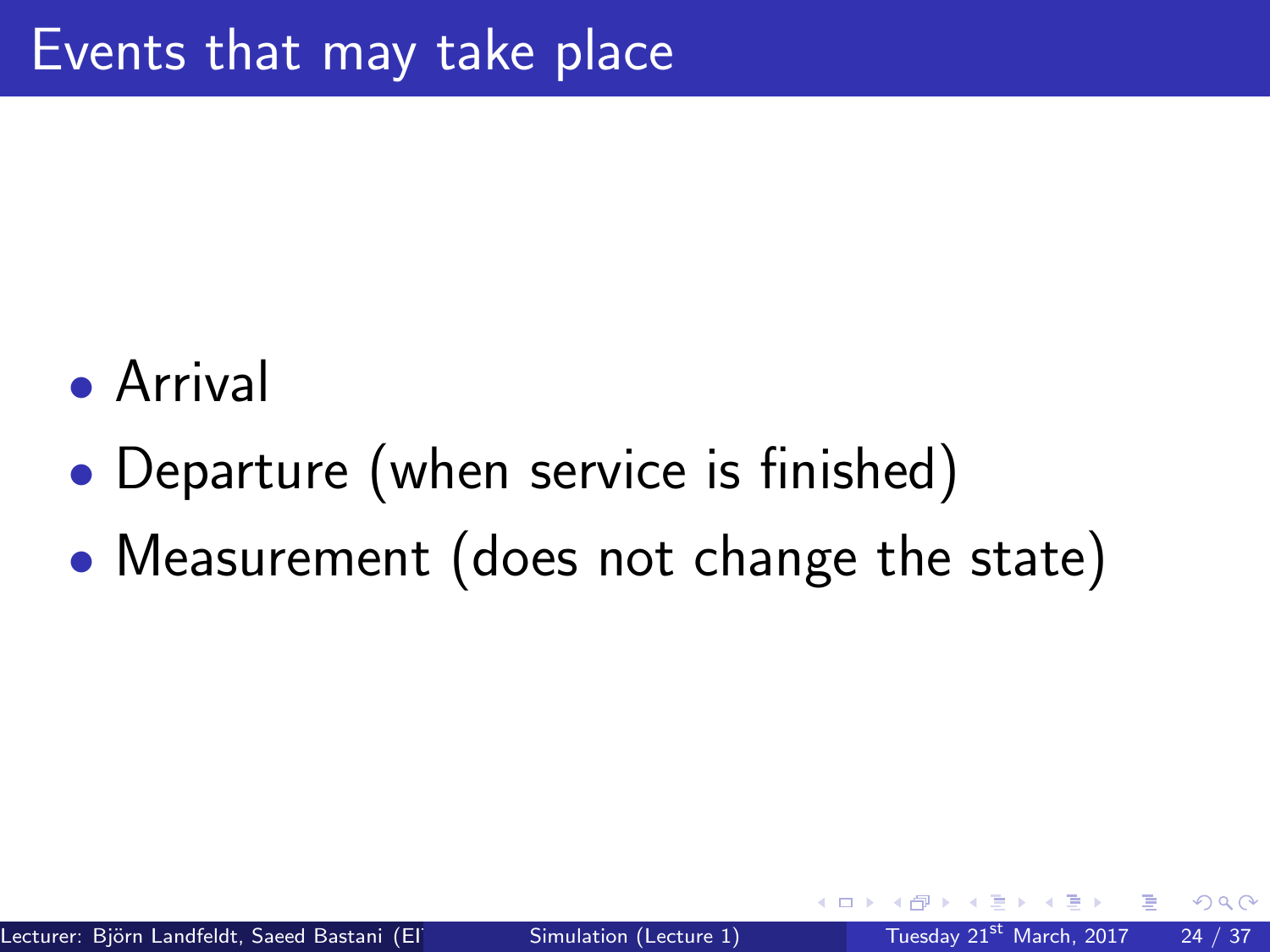Assume the following:

- The service time distribution is exponential with mean 2
- The mean time between arrivals is exponential with mean 3
- The number of places in the waiting line is infinite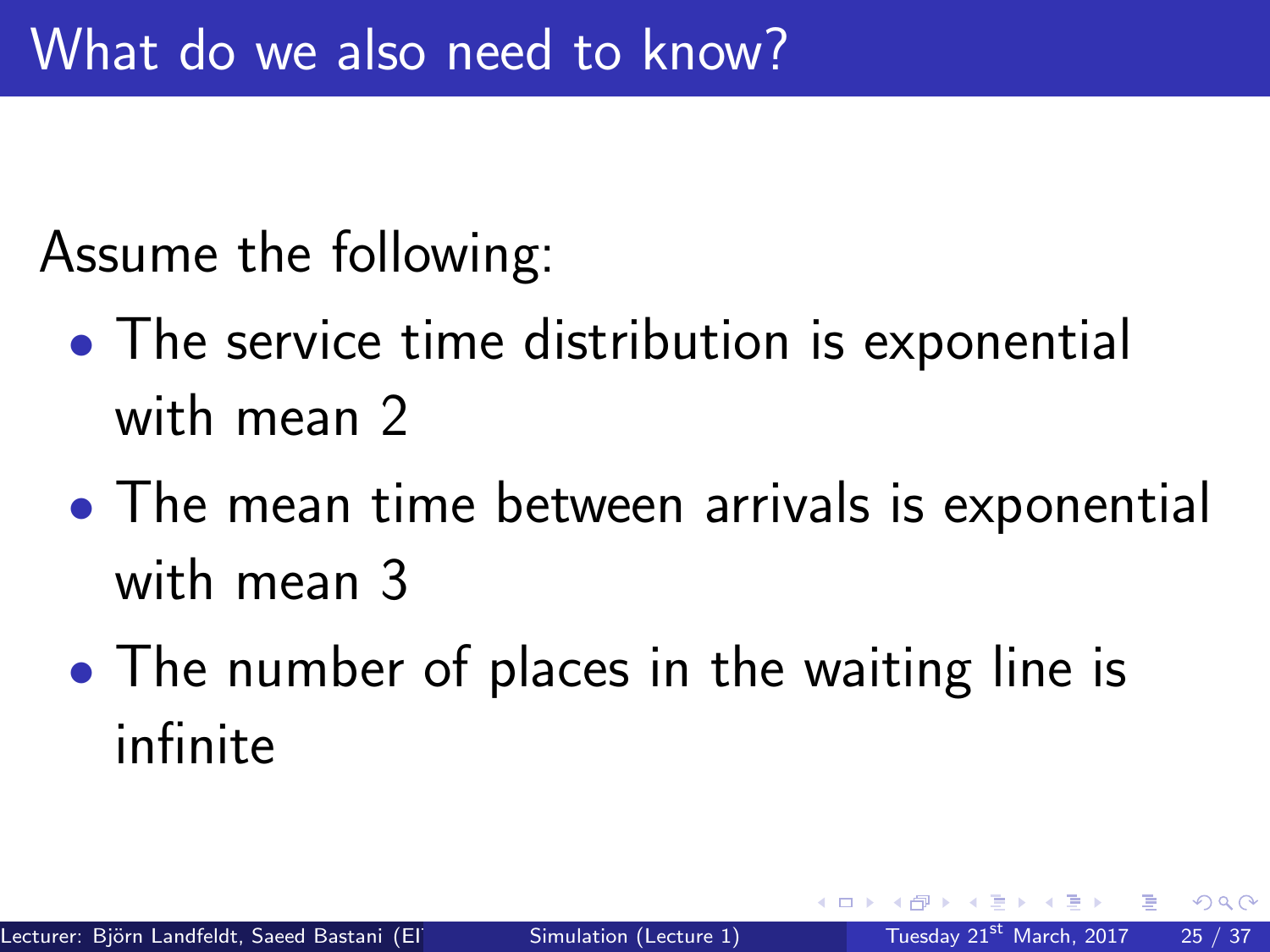$N := N + 1$ ; If  $N=1$  then add departure to event list ; Add a new arrival to event list;

When we add the departure and arrival we have to draw a random number (exponentially distributed)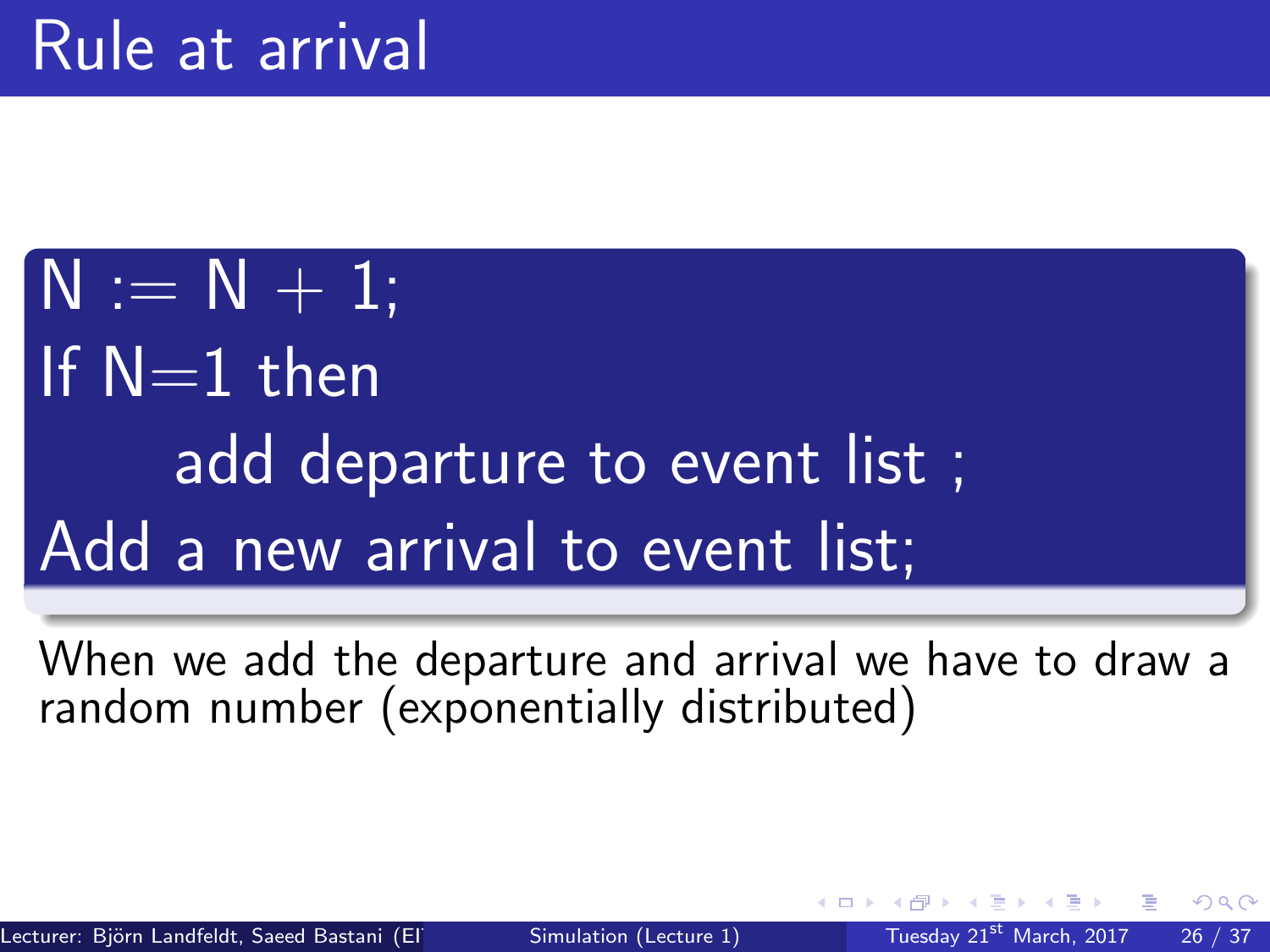# $N := N - 1;$ If  $N > 0$  then add departure to event list ;

Lecturer: Björn Landfeldt, Saeed Bastani (EIT) [Simulation \(Lecture 1\)](#page-0-0) Tuesday 21st March, 2017 27 / 37

 $\Omega$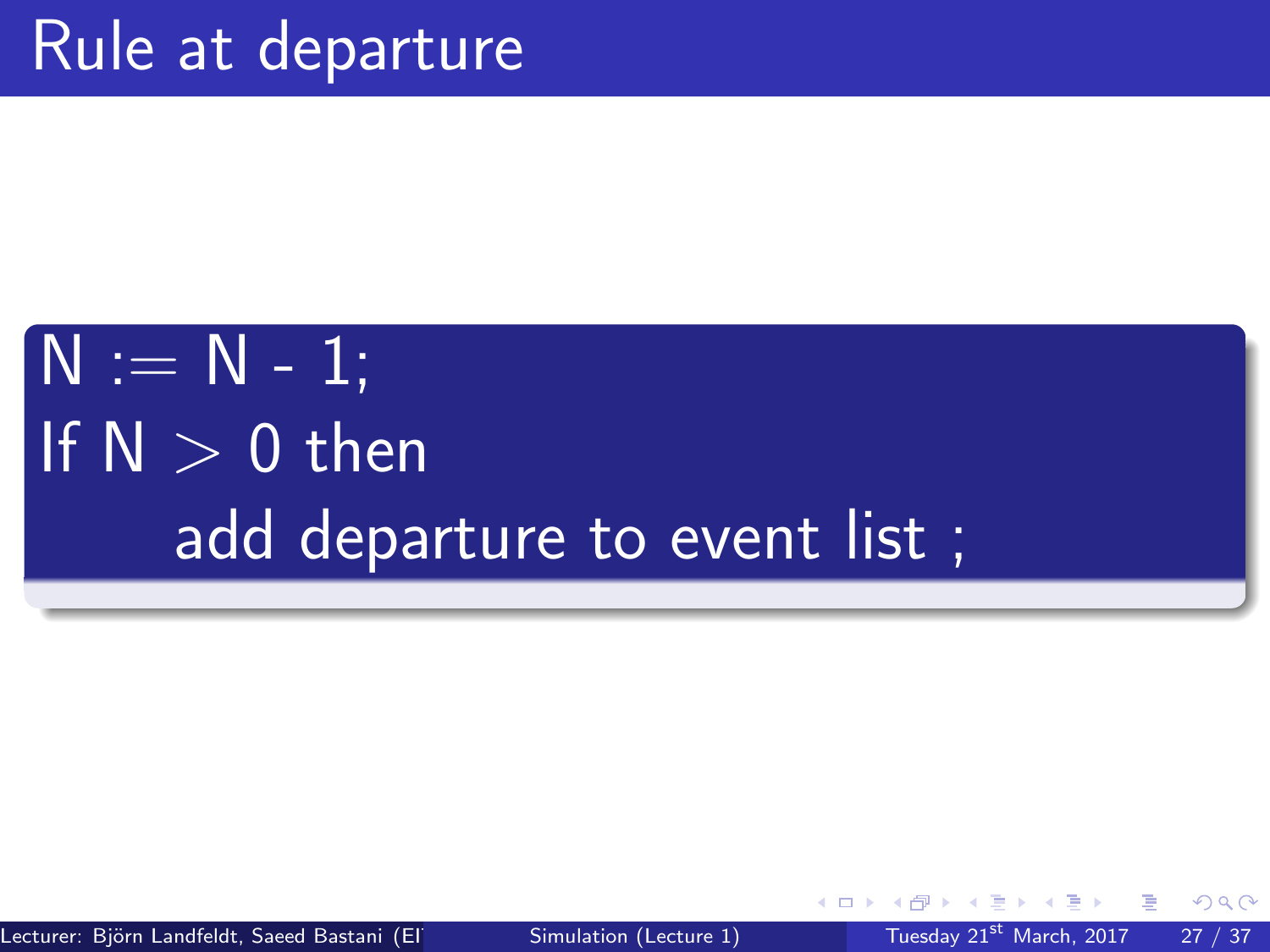# Write (N); Add a new measurement to event list ;

Lecturer: Biörn Landfeldt, Saeed Bastani (EIT) [Simulation \(Lecture 1\)](#page-0-0) Tuesday 21st March, 2017 28 / 37

 $QQ$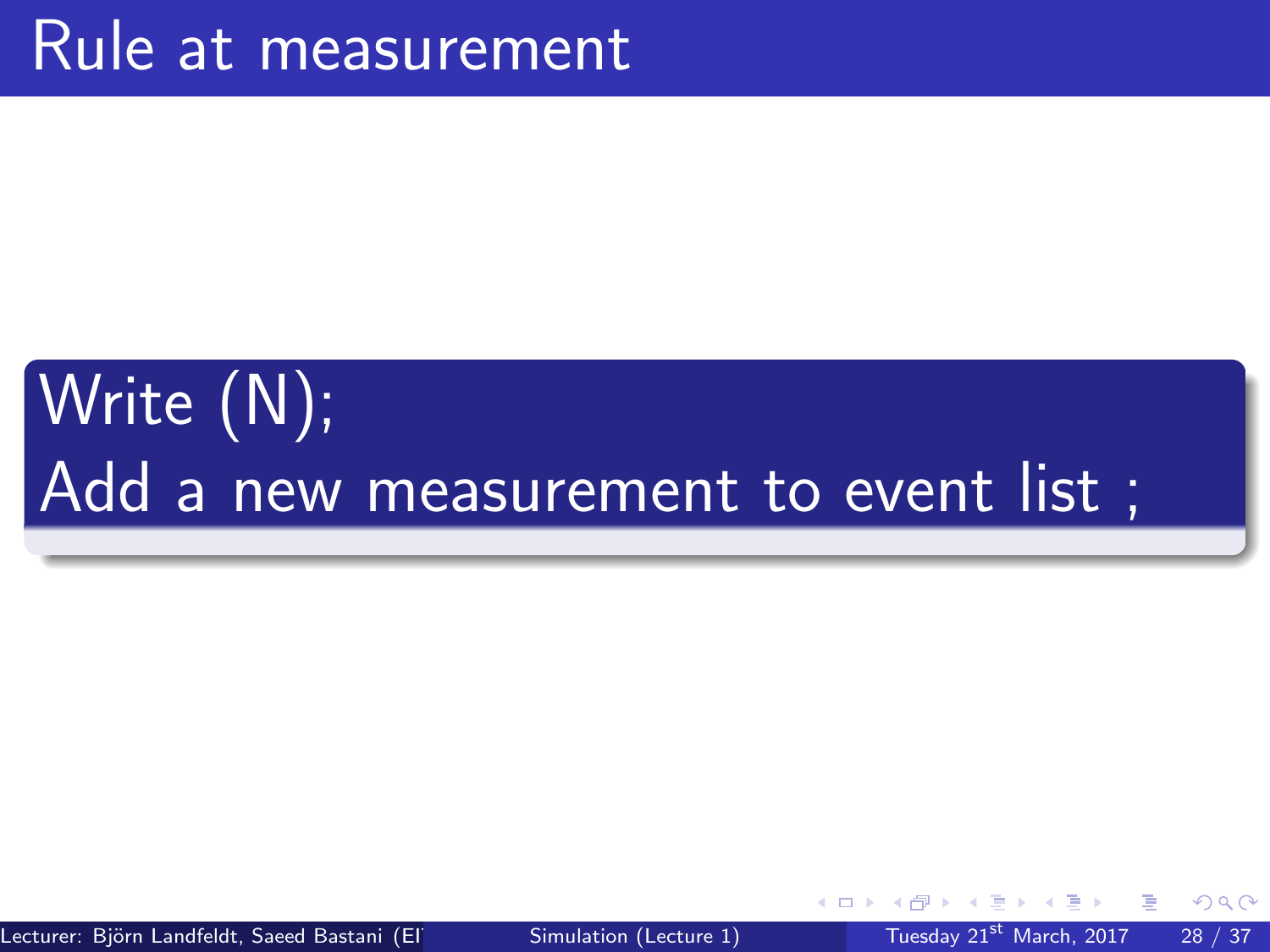# When the simulation begins

| System State |  | Event List            |                        |
|--------------|--|-----------------------|------------------------|
| Sim Time N   |  | Event Time Event Type |                        |
|              |  | 2<br>5                | Arrival<br>Measurement |

ミメスミメ

**K ロ ▶ K 何 ▶** 

活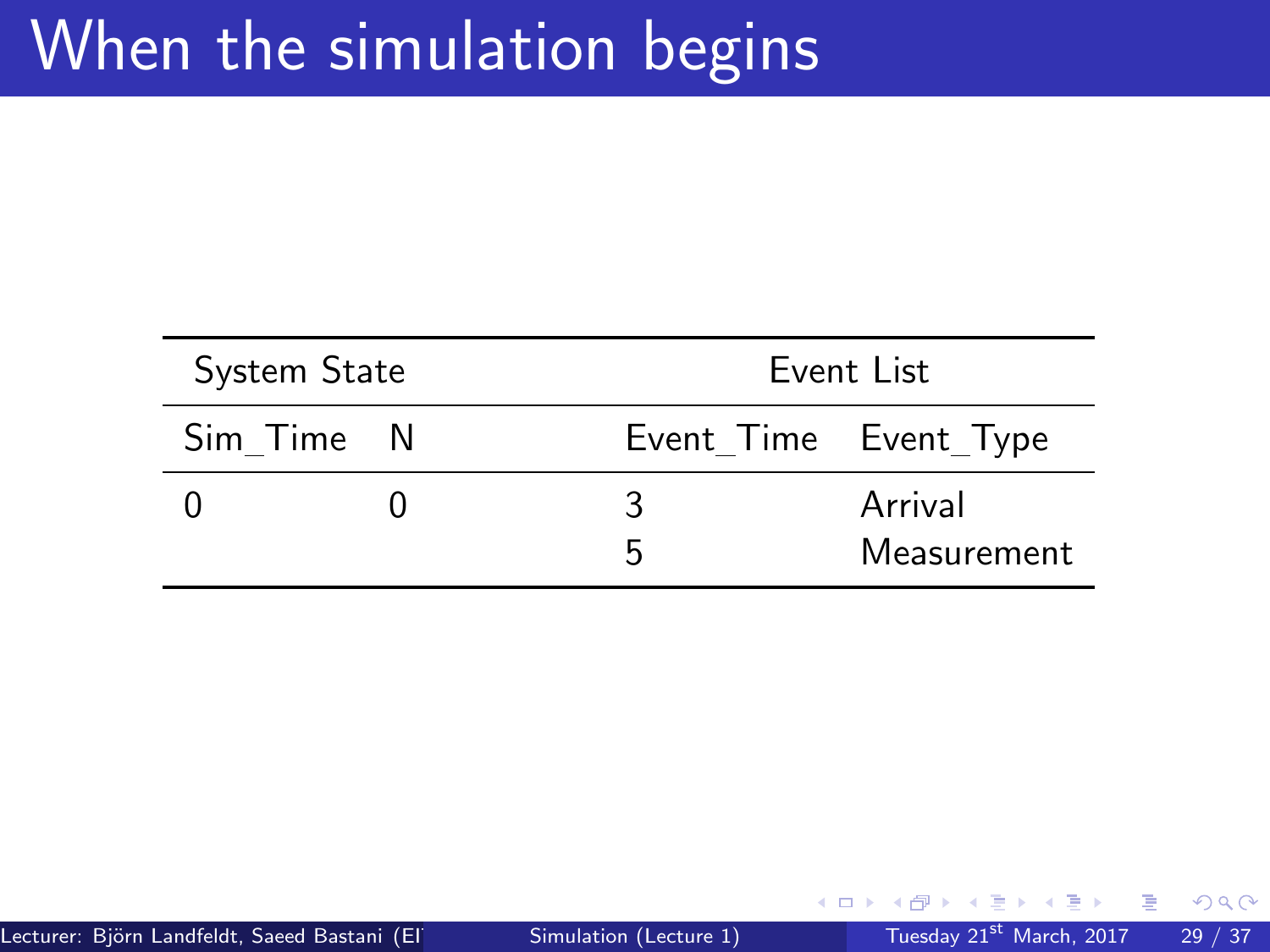| System State |  | Event List            |             |
|--------------|--|-----------------------|-------------|
| Sim Time N   |  | Event_Time Event_Type |             |
|              |  |                       | Arrival     |
|              |  | 5                     | Measurement |
|              |  |                       | Departure   |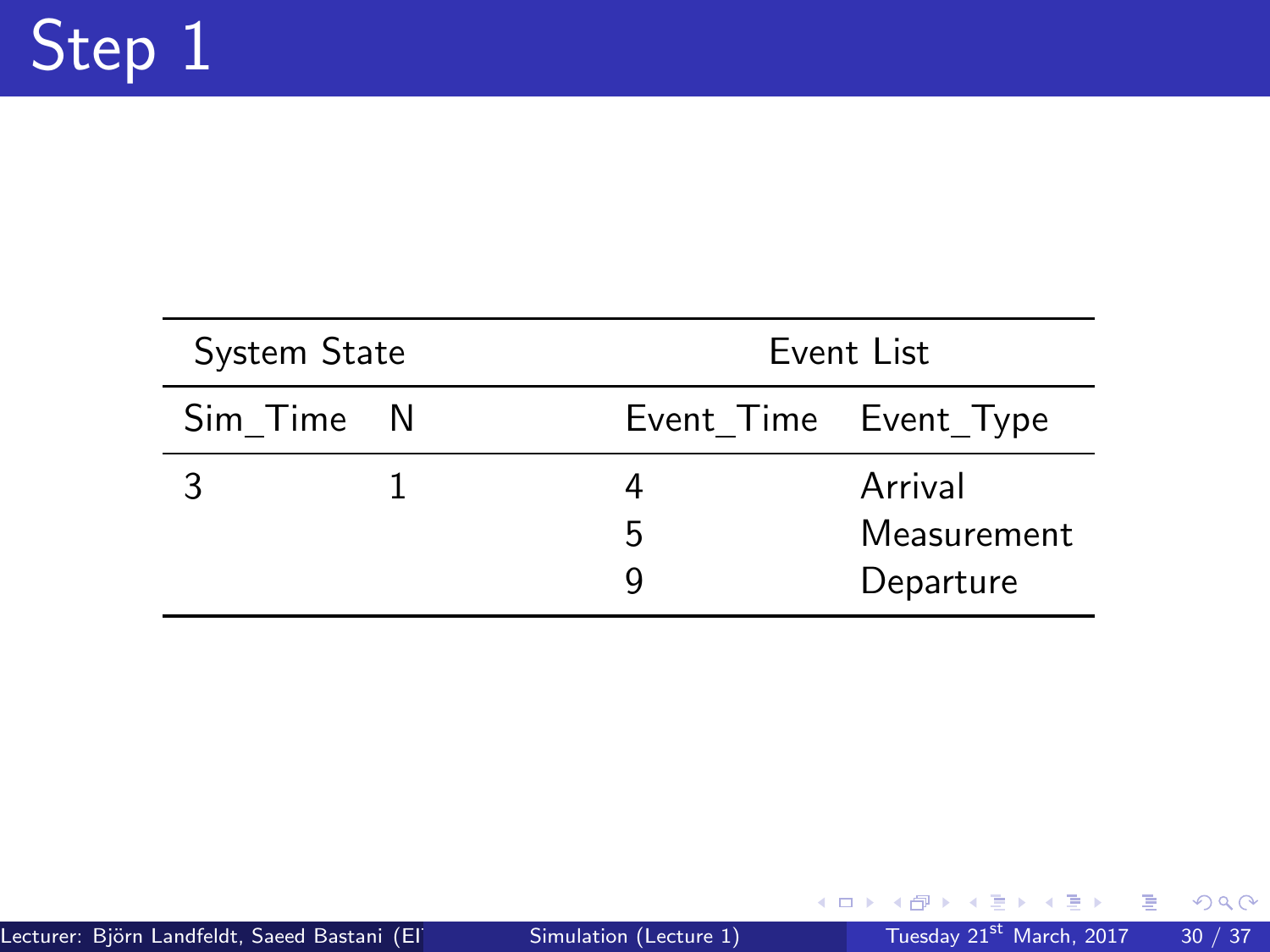| System State |  | Event List            |                                     |
|--------------|--|-----------------------|-------------------------------------|
| Sim Time N   |  | Event_Time Event_Type |                                     |
|              |  | h<br>q<br>10          | Measurement<br>Departure<br>Arrival |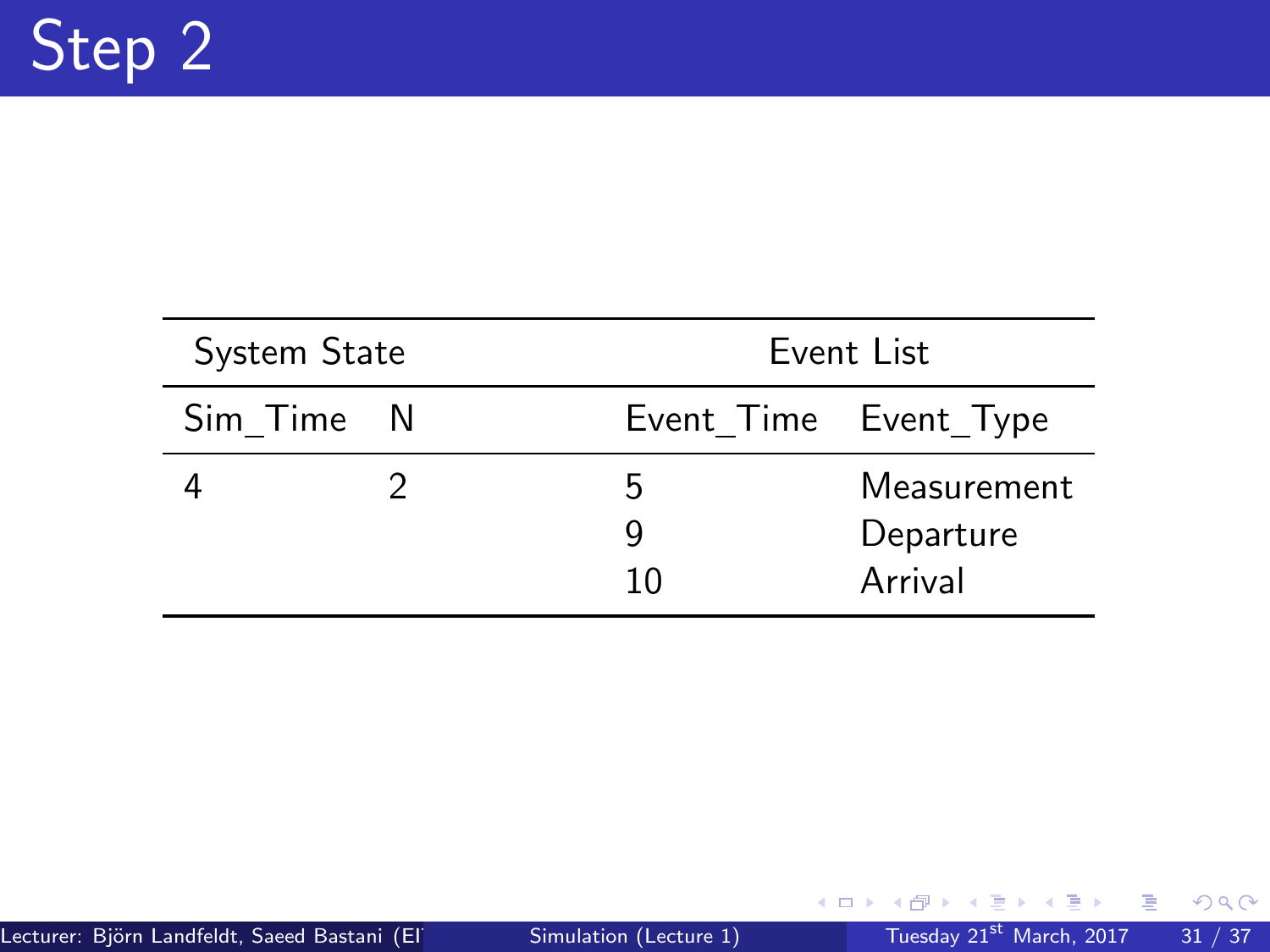| System State |  | Event List            |                      |
|--------------|--|-----------------------|----------------------|
| Sim Time N   |  | Event_Time Event_Type |                      |
| h            |  | 10                    | Departure<br>Arrival |
|              |  | 14                    | Measurement          |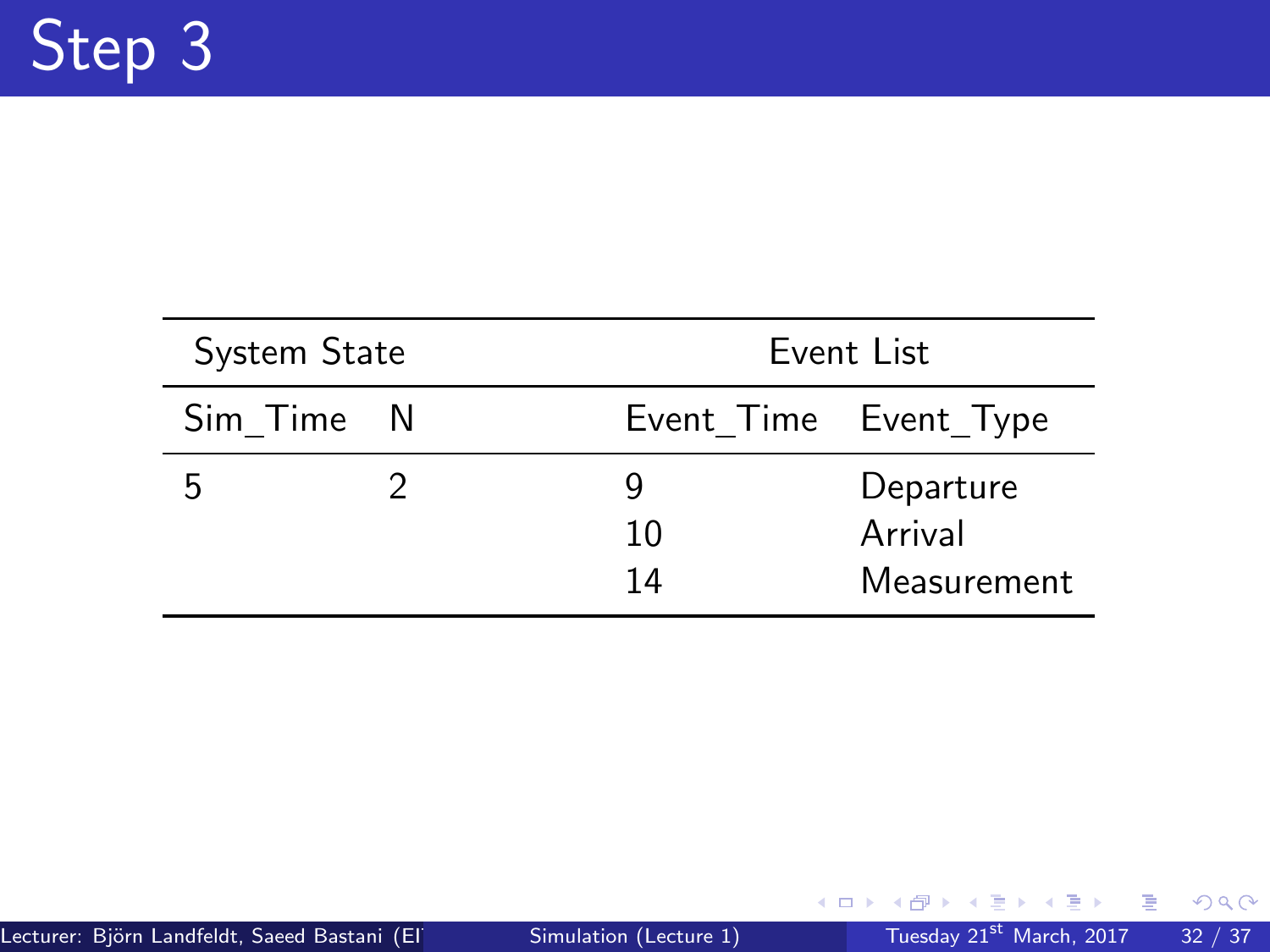| System State |  | Event List            |             |
|--------------|--|-----------------------|-------------|
| Sim Time N   |  | Event_Time Event_Type |             |
|              |  | 10                    | Arrival     |
|              |  | 12                    | Departure   |
|              |  | 14                    | Measurement |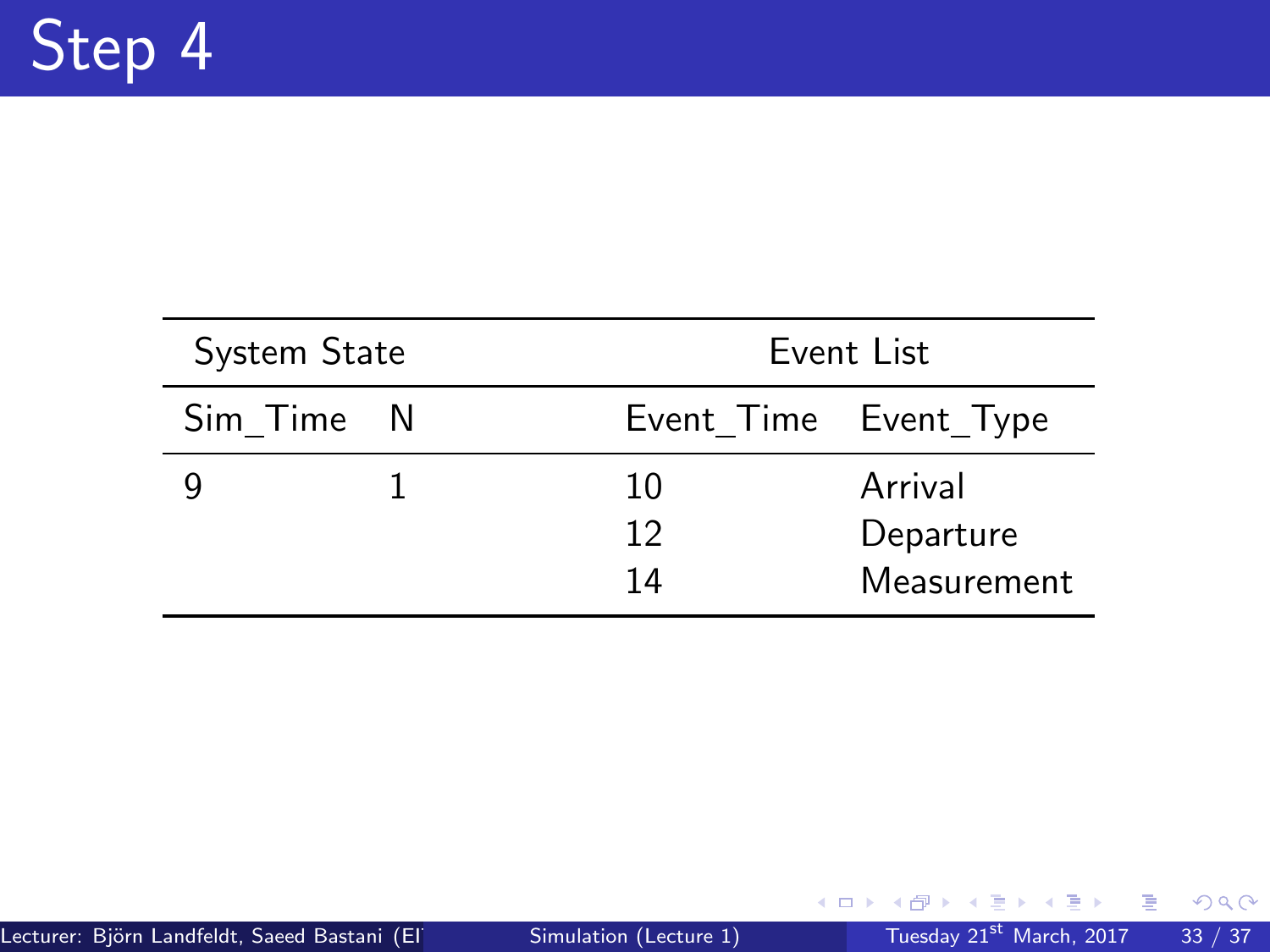# Main Process

```
a := 3; ( mean time between arrivals = 3)
s := 2; ( mean service time = 3)
m := 10; (mean time between measurements = 10)
simulationLength := 1000;
No in queue := 0;
time := 0:
insert event(measurement,Exp(m));
insert\_event(arrival, Exp(a));while time < simulationlength do
begin
  dummy := FirstInQueue(eventlist);
  time := dummy.eventtime;
  case dummy.eventkind of
    arrival: arrive;
    departure: depart;
    measurement: measure;
  end;
end;
end.
```
경제 세종에 있을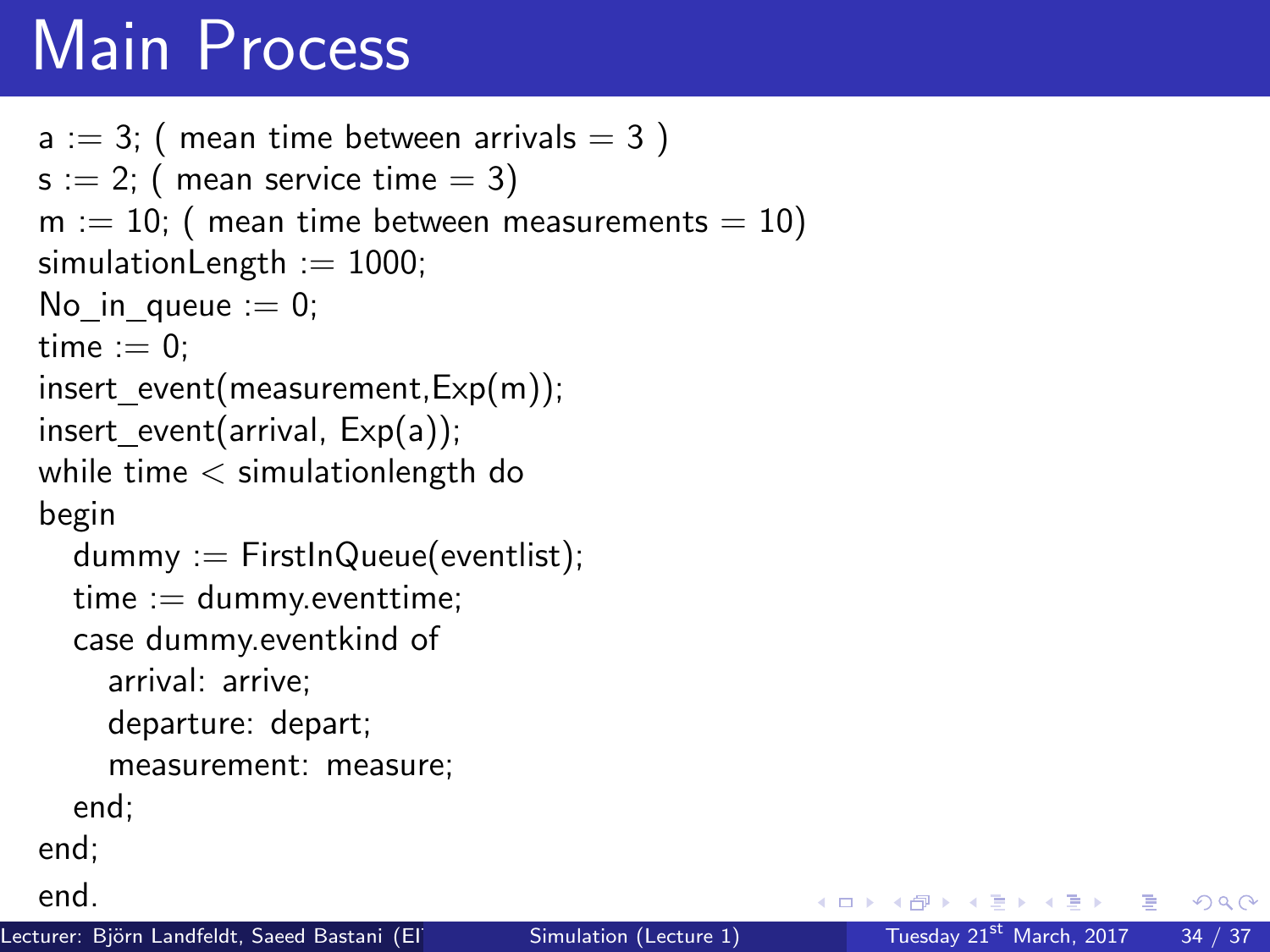# Other Processes

#### procedure arrive;

```
begin
  if No in queue = 0 then
    insert event(departure,Exp(s));
  No in queue := No in queue +1;
  insert event(arrival, Exp(a));
end;
procedure depart;
begin
  No in queue := No in queue - 1;
  if No in queue > 0 then
    insert event(departure, Exp(s));
end;
procedure measure;
begin
  write(utfil, No in queue);
  insert event(measurement, Exp(m));
end;
```
おうす 語のあ

 $QQ$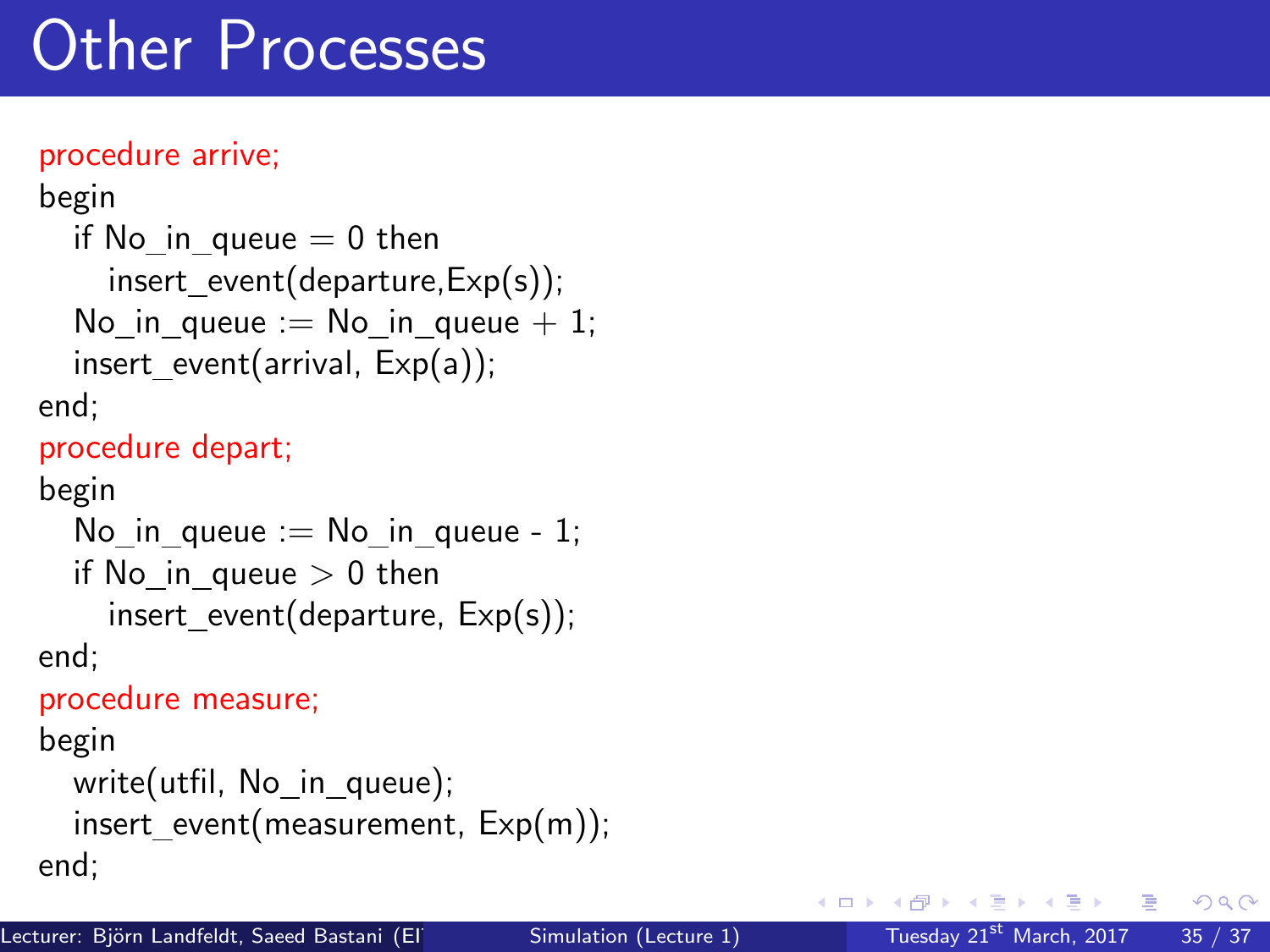# You will get a Java program that simulates a simple queue. You shall modify that program and do some investigations.